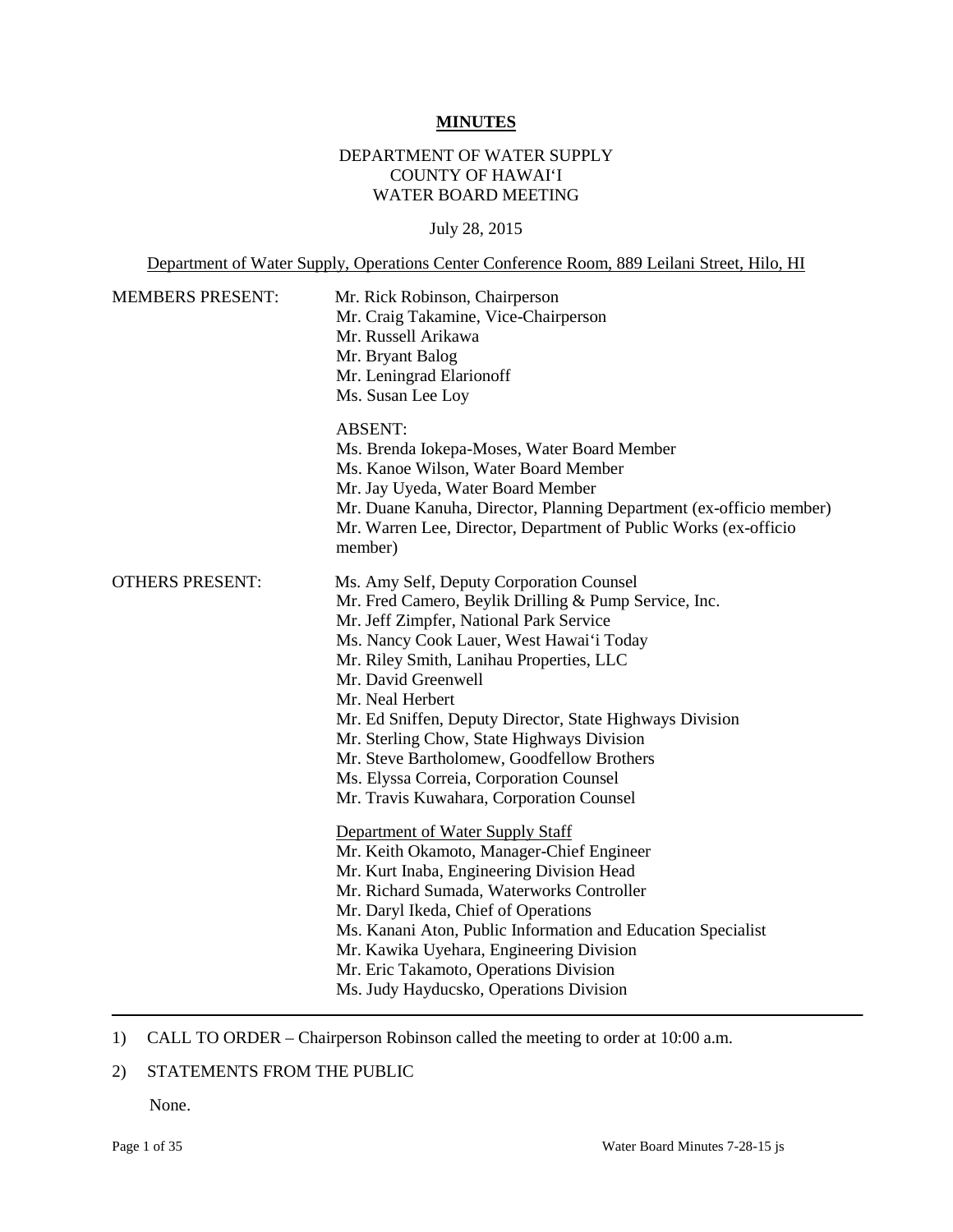### 3) APPROVAL OF MINUTES

 The Chairperson entertained a Motion to approve the Minutes of the June 23, 2015, Water Board meeting.

ACTION: Mr. Elarionoff moved to approve; seconded by Mr. Arikawa; and carried unanimously by voice vote.

#### 4) APPROVAL OF ADDENDUM AND/OR SUPPLEMENTAL AGENDA

The Chairperson entertained a Motion to approve Supplemental Agenda Items 6(C), JOB NO. 2015 1025, WAIMEA WATER TREATMENT PLANT FLOCCULATION DRIVE REPAIR; AND 8(A), JOB NO. 2015-1021, KE'EI D DEEPWELL INCOMING SWITCHGEAR MAINTENANCE.

ACTION: Mr. Arikawa moved to approve; seconded by Mr. Takamine, and carried unanimously by voice vote.

### 5) SOUTH HILO:

# A. **PAUKA'A WATERLINE RELOCATION PROJECT:**

This project has been delayed until a Use and Occupancy Agreement can be reached with the State Department of Transportation (DOT), Rights-of-Way Branch.

 The Manager-Chief Engineer noted that DWS was making this presentation at the request of Mr. Neil Herbert, who asked that this matter be placed on this month's Agenda. DWS staff wanted to explain the situation to the Board, including the challenges that DWS has faced in this regard, he said.

 Chairperson Robinson said that the DOT representatives at the meeting today could jump in at any time.

 Mr. Ed Sniffen, Deputy Director of the State Highways Division, said that he and his colleague were not prepared to answer specific questions on this project, but said that the matter would be looked into.

 Bridge in Hilo. He explained that before the project was initiated, the waterline used to run is no waterline that crosses the highway. Therefore, DWS is doing improvements to provide that and tie into the mauka portion of that line in Kahoa Place. That was the extent of the Pauka'a Mr. Inaba set up an easel showing the project area, which is in Pauka'a, just north of Honoli'i through a cul-de-sac and up a driveway on Mr. Herbert's property. There was a leak about 13 feet deep in the backyard, too deep to excavate, Mr. Inaba said. DWS ended up providing a temporary waterline (between the end of the cul-de-sac and Kahoa Place). He noted that there is an existing waterline on Kahoa Place, a very short road that ties into the State highway, but there section with water. The proposal is to run a waterline down an existing right-of-way, to replace a substandard 3-inch line, a 2 ¼-inch line, as well as a 1 ¼-inch line, Mr. Inaba said. DWS plans to replace the old waterline that is on the mauka side of the highway, as well as cross the highway, project. The reason that DWS has not moved forward with the project was that there were issues with the Use and Occupancy Agreement with the State.

Chairperson Robinson asked what a Use and Occupancy Agreement is.

 Mr. Inaba said that it is basically an agreement between the utility, i.e., DWS, and the State, that specifies the responsibilities of the parties going forward, once DWS installs its waterline there.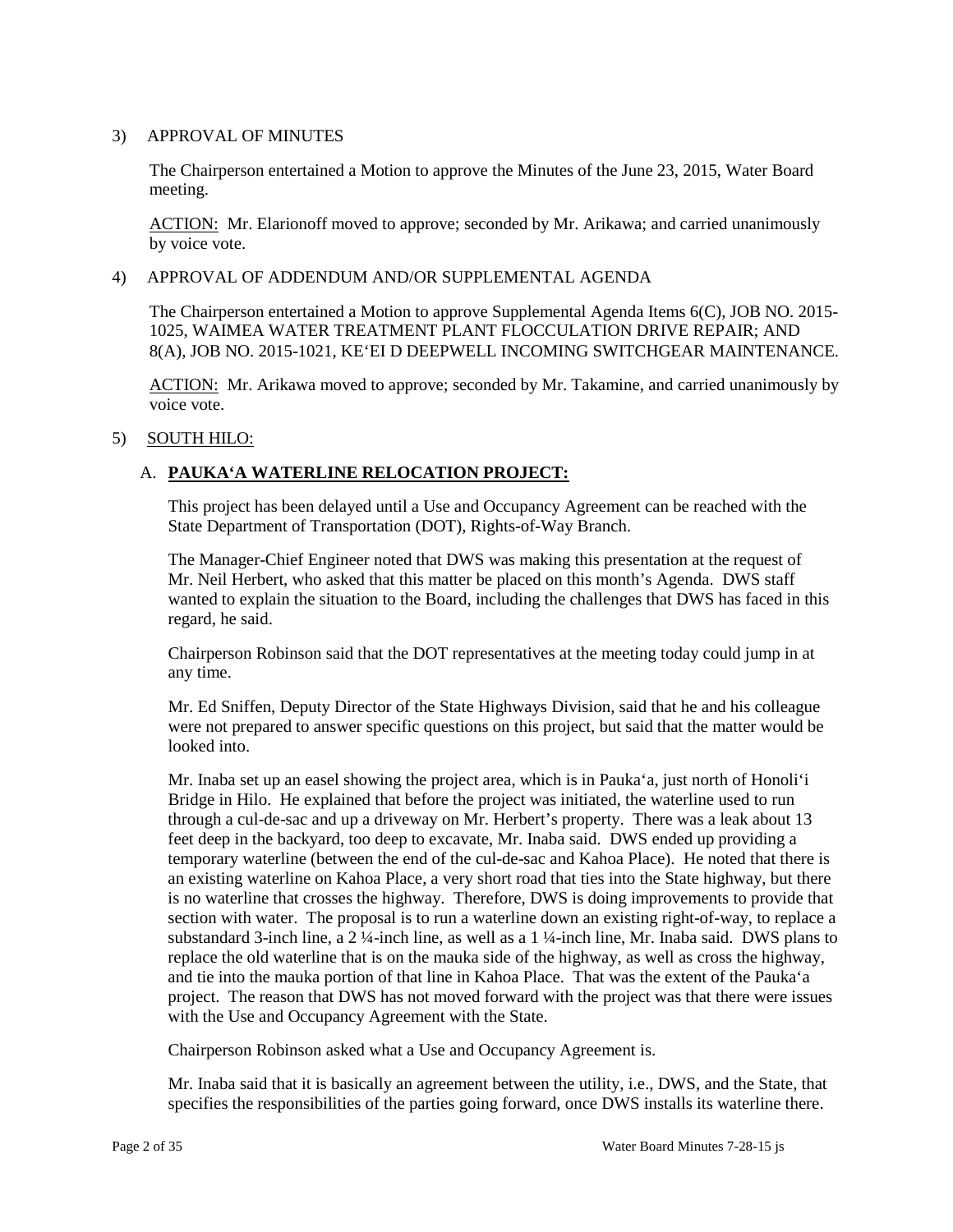The Manager-Chief Engineer said that a Use and Occupancy Agreement would allow DWS to use and occupy a portion of the State right-of-way, and certain conditions apply.

 Chairperson Robinson asked if it were true that Mr. Herbert has been waiting for years for this project to get done.

Mr. Inaba said it was about four or five years.

 The Manager-Chief Engineer said it was seven years. He explained that DWS had thought that it could proceed, once it appeared that DWS had come up with a template for Use and Occupancy Agreements in the case of the Kona Ocean View Improvement District in 2013. A portion of the Use and Occupancy Agreement that the Department could use, when the Attorney-General sent it back with language that DWS could not live with. The Manager-Chief Engineer noted that HRS 264-33 accords DWS certain rights which are protected as a utility within the State right-of-way. 264-33 accords DWS certain rights which are protected as a utility within the State right-of-way. DWS found some of its agreements coming back, with DWS being asked to waive its rights; the Department was not ready to accept that. That is what has caused the delay on the Pauka'a work in that subdivision was in the State right-of-way, and a Use and Occupancy Agreement was reached. That instance gave DWS hope for proceeding with the Pauka'a project, the Manager-Chief Engineer said. However, additional challenges occurred with what DWS thought was a project; that is the basic background as to why the project has not been done yet, he said.

Ms. Lee Loy asked for confirmation that DWS would be taking the line off of private property, and running it through public property, i.e., either a County or State road.

Mr. Inaba showed the portion which is the County right-of-way, leading to the State highway.

Ms. Lee Loy asked if the work would upgrade the three different-sized lines.

Mr. Inaba said it would upgrade the 2 ¼-inch line and the 1 ¼-inch line. The line will cross the highway where there is no line right now, and tie into the existing 6-inch line on Kahoa Place, on the makai side.

 Ms. Lee Loy asked for confirmation that DWS has some assurances under Hawai'i Revised Statutes, that allow DWS to do certain things.

The Manager-Chief Engineer confirmed this.

 Ms. Lee Loy asked for confirmation that the Use and Occupancy Agreement came back with language that either diluted or stepped away from Statute.

Mr. Inaba said that the new language specifically said that DWS would be responsible for any future relocation, whereas HRS 264-33 says that the agency responsible for the project would be responsible for the relocation of public utilities.

Ms. Lee Loy said that DWS obviously wants to follow HRS Statute.

Mr. Inaba confirmed this.

Ms. Lee Loy asked what the fix for this problem would be. She noted that these people had waited too long for water.

The Manager-Chief Engineer said it was opportune that Mr. Sniffen, the Deputy Director of State Highways Division was on hand today. He noted that Mr. Sniffen is very familiar with HRS 264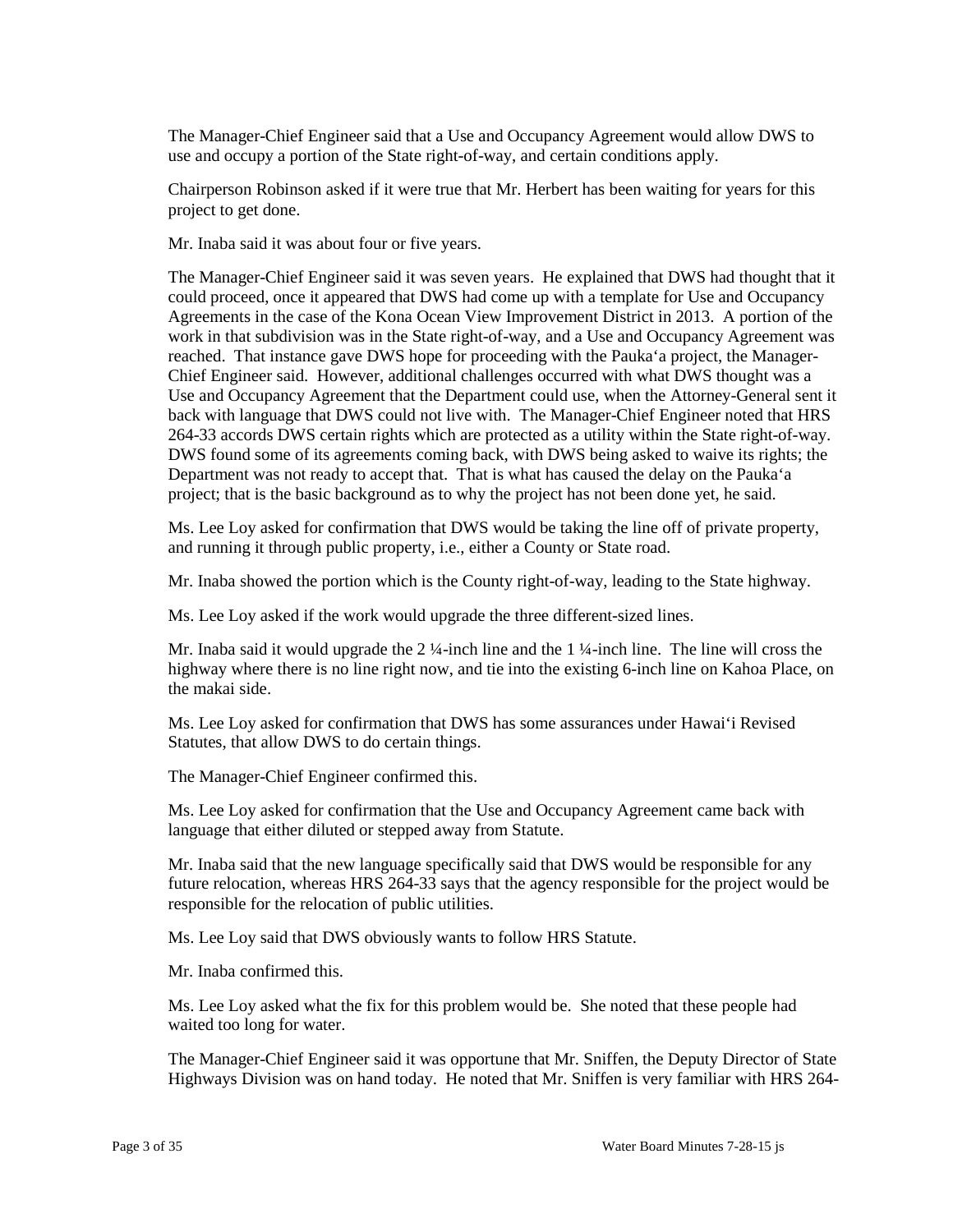33, and recent discussions with Mr. Sniffen had given the Manager-Chief Engineer hope that DWS can now overcome this challenge.

 Use and Occupancy Agreement. He noted that in the past, State Highways had tried to protect itself from any relocations that were necessary. In general, the thinking at State Highways back Mr. Sniffen said that after speaking with the Manager-Chief Engineer, he touched base with the DOT's Rights-of-Way Branch, but he said that he had not prepared himself to talk about this specifically. However, he said that he was not in favor of foregoing any State Statute that Engineer indicated, it is not consistent. Highways is trying to address that. Noting that Mr. Herbert has been waiting for seven years on this project, Mr. Sniffen said that Highways will get on it, and he promised to report back to the Manager-Chief Engineer. Mr. Sniffen confirmed that he and the Manager-Chief Engineer had discussed this issue previously, and the Manager-Chief Engineer had expressed his concern over the wording in the in the day was that when somebody was in the right-of-way and if Highways had to relocate them based on Highways' need for widening, etc., then the responsibility should be on the utility. particular matter today. He said that he could not speak to the Use and Occupancy Agreement protects anybody in Highways' right-of-way. Mr. Sniffen said he would make sure to look into this issue, and see where matters stood right now. He said that he wanted to address the matter holistically, to assure that everything that Highways does is consistent. As the Manager-Chief

Mr. Elarionoff asked when he would report back on it.

The Manager-Chief Engineer said that DWS will put the onus on themselves to follow up and keep track of it. He said that DWS was not asking for anything one-sided in its favor; the Department just wanted to maintain its protection under current Statute.

Ms. Lee Loy noted that Mr. Sniffen was slated to appear later in the Agenda, but asked that his Item be moved up to keep everything in context.

MOTION: Ms. Lee Loy moved to move Item 7(A), QUEEN KA'AHUMANU HIGHWAY WIDENING PROJECT—PHASE 2: MEMORANDUM OF UNDERSTANDING (MOU) next on the Agenda; seconded by Mr. Arikawa, and carried unanimously by voice vote.

### 7) NORTH KONA:

# A. **QUEEN KA'AHUMANU HIGHWAY WIDENING PROJECT—PHASE 2: MEMORANDUM OF UNDERSTANDING (MOU):**

*(This Item was deferred from the June 23, 2015, Board meeting.)* 

 has submitted its plans and specifications to the State Historic Preservation Division (SHPD) for their review of consistency with National Environmental Protection Act (NEPA) documents that said that Mr. Steve Bartholomew, representing the contractor, Goodfellow Brothers, Inc., was public about any impacts that construction may have. Turning to the subject of **additional costs**, Mr. Sniffen said that Highways has been working both internally and with the contractor to see four years, and the fiscal people came up with a calculation of DWS's share of State interest. The Mr. Sniffen said that DOT is very excited that this project is finally going to move forward. DOT DOT has already submitted. That consistency review should be done within the next 30 days, and the Notice to Proceed on the project is expected to be issued on September 1. Mr. Sniffen also on hand to answer any technical questions regarding the project. Before the expected September 1 start date, there will be a public information meeting in late August to inform the how best to address a lot of these costs. Mr. Sniffen said that Highways had made sure that the fiscal people at DOT had looked at the funds that DWS had deposited with DOT over the last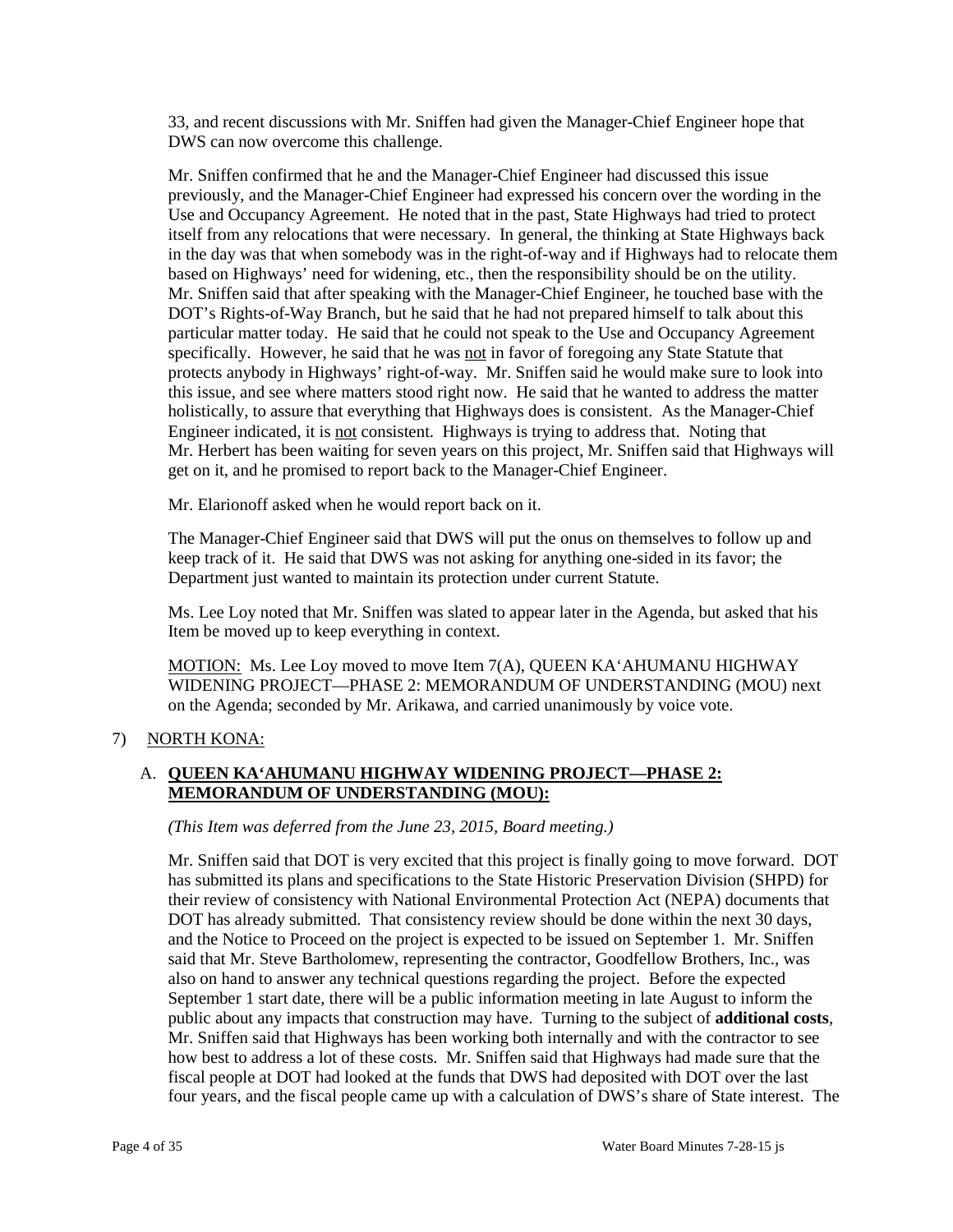calculations of the interest only covered up to the end of July, but it will be calculated to go up to the end of August, he said. That last month should mean another \$2,000.00 or so in interest for DWS. The interest, which would be attributed to DWS's share, would be around \$50,000.00.

 Mr. Sniffen said that DOT has been working out the cost increases with the contractor. (*At this*  water system portion of the work itself. Mr. Sniffen said that all of the numbers on the sheet were were purchased, but either had to be re-certified, re-tested, or replaced. Mr. Sniffen said that after DOT is assuming those costs. That means that the total costs would come to about \$350,000.00, and DOT is applying the State interest credit of \$50,000.00 to DWS. *point, he distributed to the Board a Revised Summary of Additional Costs.)* He noted that the \$605,996.00 at the bottom of the sheet was the number attributable to increases in costs for the tentative, with negotiations ongoing with the contractor. Item 3 (gasket replacement), Item 4 (to test/certify valves) and Item 5 (to replace brass fittings with lead/free fittings) and Item 6 (to replace valves or valve components), are necessary items. These were based on materials that talking with staff, he feels that DOT is responsible for these costs because DOT made the decision to purchase the materials at the time – only to have the project put on hold. Therefore,

 Item 1 on the sheet is labor and material cost escalation, and DOT is currently in preliminary talks with Goodfellow on that. The figure for that item is \$244,240.00, and it is just an estimate that the two sides have come up with as a starting point. This is based on the Engineering News gauging the delta between 2011 and 2015. That number could move up or down, but the figure is Records (ENR) Indices (i.e., a Construction Cost Index widely used in the construction industry), pretty close, Mr. Sniffen said.

 be found. The parties have approached the matter using various ways, but the number always Mr. Steve Bartholomew of Goodfellow Brothers said that the figure is as close as can reasonably comes out about the same, he said.

 Mr. Sniffen said that the discussion of additional costs will continue, and the Manager-Chief Engineer and his staff will be sitting in on discussions with the contractor.

 design. This item, for \$15,000.00, is for a siphon that the contractor had to add in the area that highway, and needed to add a siphon to dive under a sewer line in the area. This amount is for Item 2 on the additional costs list is construction cost changes due to the South segment rewas re-designed. The contractor had to narrow the median in that southern portion of the the materials necessary for that re-design portion, Mr. Sniffen said. Summing up, Mr. Sniffen said that DWS's portion of the additional costs is \$259,240.00 minus the \$50,000.00 interest credit, which comes out to \$209,240.00.

 contractor last week, the parties were looking at a figure of \$400-something-thousand. It appears which DWS gave the State a check for \$3.444 million. This includes \$3.28 million for the enough to cover the approximately \$200,000.00 spoken of today. DWS also had to come up with \$54,000.00. That \$164,000.00 in contingency was reduced by the \$54,000.00, so now there is The Manager-Chief Engineer said that when DWS initially had this discussion with DOT and the that the Highways gentlemen were able to bring that number down, and the Manager-Chief Engineer said he now feels hopeful, because \$200-something-thousand is a lot better than \$400 something-thousand. He noted that in 2010, DWS executed with the State DOT an MOU, under project, plus a contingency amount of approximately \$164,000.00. That contingency is not the money for the re-design. The Manager-Chief Engineer acknowledged the State's cooperative efforts to bring the initially-proposed re-design amount from close to \$200,000.00, to around only about \$110,000.00 left in contingency. For this reason, if DWS were to agree to the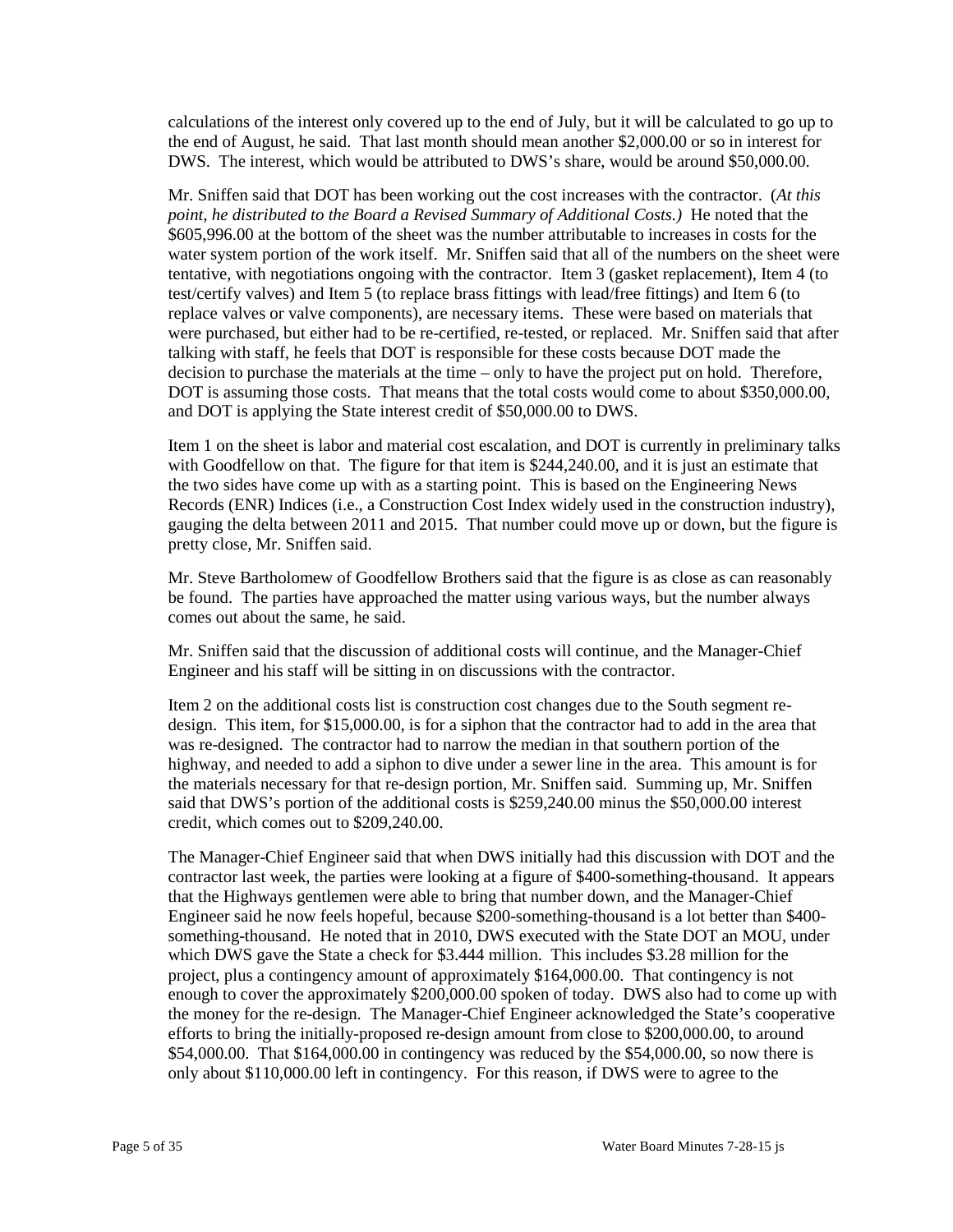\$209,240.00 in additional costs proposed today, DWS would need to come to the Board to approve those funds, he said.

Chairperson Robinson asked if that would mean amending the contract that the Board approved back in 2010.

 The Manager-Chief Engineer said that Corporation Counsel would need to advise as to what the recommendation regarding an amendment, back when action on the agreement was last taken by the Board, he said. proper mechanism would be. He noted that there was a Tri-Party Agreement, involving the Board, the DOT, and Goodfellow Brothers; the State Attorney-General had made a

Ms. Lee Loy asked about Item 1 regarding labor and material cost escalation. She asked for the breakdown between labor escalation and material cost escalation.

Mr. Bartholomew apologized that he did not have that information at his fingertips.

The Manager-Chief Engineer asked Mr. Bartholomew to explain how he arrived at that figure.

 been responsible for the entire design phase of this project. This is a design-build project, and Goodfellow has been working with its consultant for a number of years. It has been a little over four years since the time that Goodfellow thought they could have started work, but archaeology issues intervened. Over that period of standing down, there have obviously been cost increases for labor, equipment, and materials, he said. These cost increases affect both Goodfellow and its sub-contractors, and Goodfellow has been struggling for some time to get a handle on those cost increases. He asserted that Goodfellow is only looking to stay whole, and nothing more than that. all of the archaeological sites, in compliance with NEPA documentation, Mr. Bartholomew said. based before the design was even done. Therefore, the cost estimates are a difficult issue to estimates are, he said. He acknowledged that contractors take this risk all of the time. The only Mr. Bartholomew first explained that he is a project manager for Goodfellow Brothers, and has It is particularly complicated because the project is in the midst of a re-design, in order to avoid Goodfellow only has its estimates of what they think the work will cost, and its estimates were address, and Goodfellow does not really have any clear understanding of how accurate its cost way to be 100 percent accurate in calculating the additional costs would be laborious and would have to wait until the work was completed, and all of the costs were finally known. Goodfellow is trying to define a range that is reasonable, using a number of different approaches based on its budget. As a design-builder, Goodfellow accepted a larger risk than a contractor who is bidding off of a defined set of plans.

 Mr. Bartholomew said that, with one exception, the changes between what the contractor thought they would be building back in 2011 and what the contractor will now be building, are minor Goodfellow wants it to be a placeholder until the final design is done and the full cost impact is been identified; it does not address the cost increases due to the delay, etc. He said that Goodfellow does not want to approach its sub-contractors and vendors to ask for new quotes; the percent in that time period. That percentage of increase seemed to be a reasonable starting point enough to fall within the range of what Goodfellow felt they could reasonably accept. That one exception is the siphon, mentioned earlier, that Goodfellow needs to build for a cost of about \$15,000.00. This amount is not dramatic in the scheme of things, but it is significant enough that known. Mr. Bartholomew said that the above explanation addresses the scope changes that have contractor does not want to offer an open checkbook. Therefore, Goodfellow worked to establish an upper limit that would be reasonable. The contractor took the contract item price, and compared it with the ENR Construction Cost Index between May 2011 (when work should have started), and September 2015. According to that index, construction costs have increased 11.33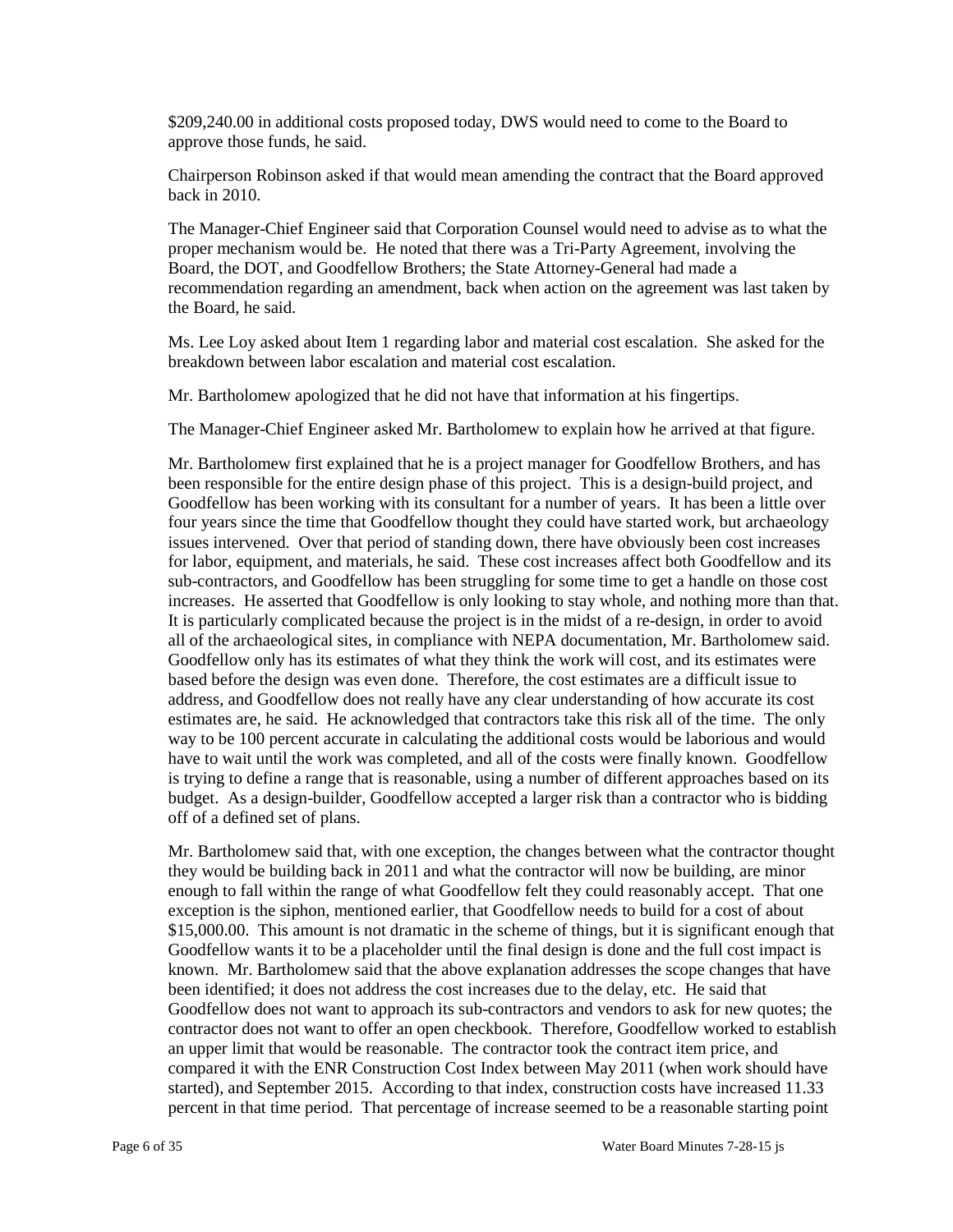already-purchased items, Mr. Bartholomew said. Therefore, the contractor took the difference, and applied that 11.33 percent to arrive at \$244,240.00, which is inclusive of all of the indirect costs: increases in labor, materials and equipment; General Excise Tax (GET) increases, bond That is the number of the upper limit, he concluded. Goodfellow feels that with this upper limit those bounds, he said. in estimating the cost increase. Goodfellow took the bid item price, and subtracted the money that the contractor had been paid on that bid item to date, noting that in 2010 and 2011, Goodfellow, in anticipation of starting work, purchased more than \$1 million worth of materials for the water systems in this project. The cost escalation, obviously, did not apply to those increases, etc. It is inclusive of everything, including any project indirect costs and margins. established, the contractor is in a better position to make sure to keep the cost increases that it negotiates with its vendors and sub-contractors within these bounds, he said. Furthermore, Goodfellow is prepared to substantially accept all of the risk of not being able to keep within

 years, asked the DWS staff about the general obligation bond for this project that DWS has been Ms. Lee Loy, noting that DWS has had a lot of pipe and other assets on the ground all these making payments on.

 The Manager-Chief Engineer asked the controller for confirmation that DWS has paid more than \$600,000.00 in interest on the \$3.4 million bond.

Mr. Sumada confirmed this.

Ms. Lee Loy asked Ms. Self what the next step is. She noted that Mr. Sniffen had indicated greater flexibility, but that not everything was firm yet.

Mr. Sniffen confirmed this.

 the Tri-Party Agreement; noting that this was a question that has come up with the Department of Regarding the next step, Ms. Self said that she was not clear where matters stood on amending Environmental Management (DEM), which is also involved in the project.

Mr. Sniffen said that work on amending the Tri-Party Agreement has not started yet, and DWS should be involved in the discussion.

 Ms. Self said that she would also want to be involved in the discussion, and DEM would want to be involved, too.

Mr. Sniffen confirmed this.

Chairperson Robinson asked if that amended Agreement would come before the Board for approval.

MOTION: Ms. Lee Loy said that she would like to make a Motion to put this Item back on the September 1 project start date; the community has waited far too long. Ms. Lee Loy said this was further asked the DWS staff to take a look at refining the MOU. That was her Motion, she said. Agenda for next month, so that DOT will have the opportunity to refine the Tri-Party Agreement as well as refine the additional cost numbers. She said she did not want to interfere with the a hammer to get Mr. Sniffen to come back next month with some firm information. Ms. Lee Loy

Mr. Takamine seconded the Motion.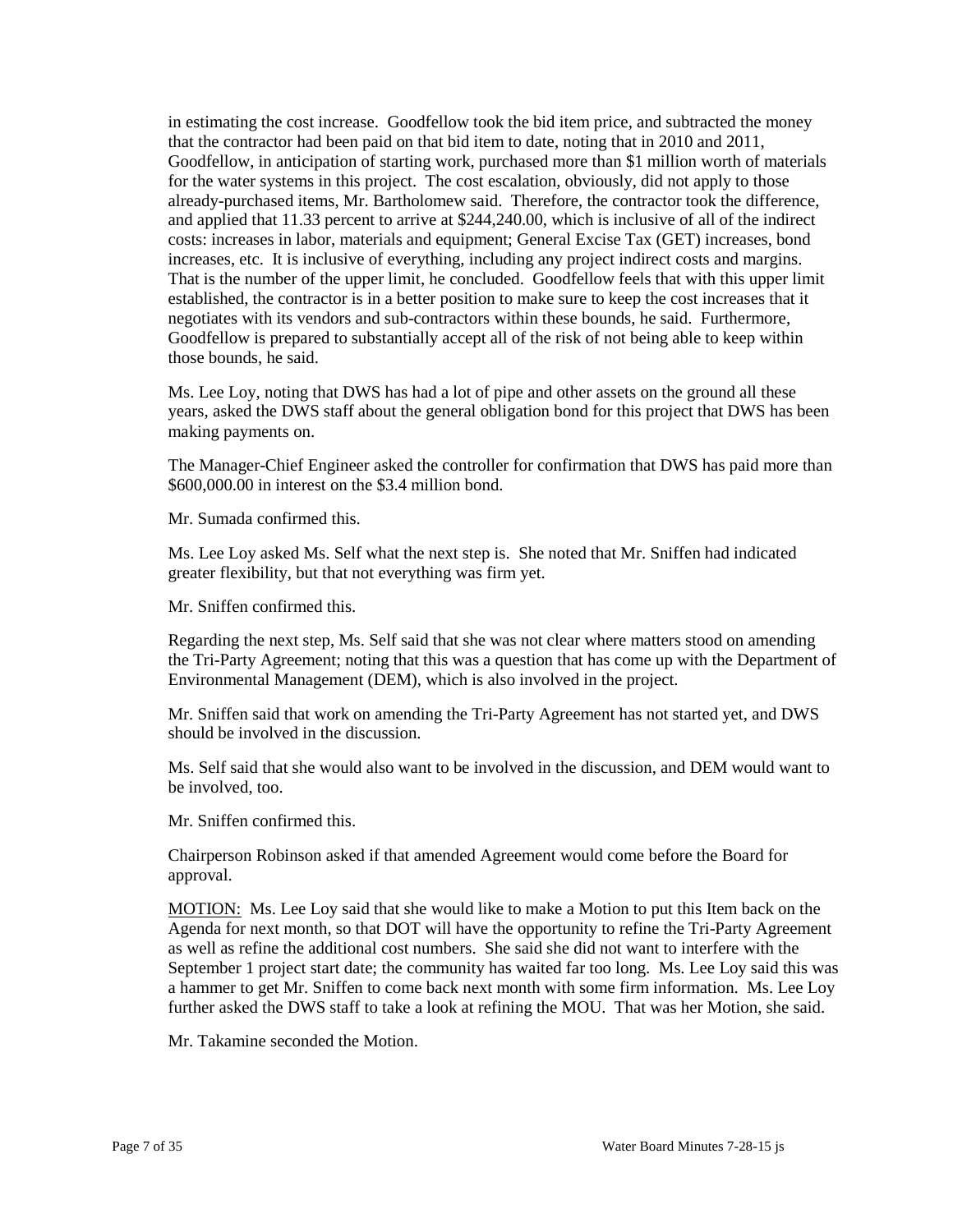month's Agenda, with the intention of having the Tri-Party Agreement amended for the Board to Chairperson Robinson recapped the Motion saying that this Item would be put back onto next consider, with all of the background materials on the cost increases.

 that there is an MOU between the State and DWS, to add the waterline to the highway widening of the project. He noted that DWS took on the responsibility of re-designing that portion, rather monies, would be an amendment to the MOU*,* not the Tri-Party Agreement. Mr. Chow said he Mr. Sterling Chow of State Highways, Hawai'i District, asked to speak. He wanted to clarify that project. The Tri-Party Agreement was drawn up because of the *re-design* of the South segment than Goodfellow Brothers, and that Tri-Party Agreement has been agreed to by DWS and the contractor. It is being signed by the DOT Director right now. Any amendment, to add more just wanted to clear that up.

Chairperson Robinson said okay, it is an amendment to the MOU.

Ms. Lee Loy said that would be easier and quicker.

 The Manager-Chief Engineer said that the MOU is just a two-party agreement between DWS and the State, and does not include Goodfellow Brothers.

 Bartholomew had said he would not be able to get a final price until sometime during construction. From the foregoing discussion, it sounded like it would not be possible to get a Mr. Takamine noted that Ms. Lee Loy was asking for the final price by the next meeting, but Mr. final price by the next meeting, Mr. Takamine said.

 calculate the cost increase, and gets the same number. This indicates that the approach using the construction cost index is a reasonable method, he said. Goodfellow is proposing that the number Mr. Bartholomew said he did not think it would be possible to get anything more reliable than what Goodfellow has already given the Board. The contractor has used various methods to be the \$244,240.00, and Goodfellow accepts the risks of it coming out higher or lower than that, Mr. Bartholomew said.

Chairperson Robinson said that the number should be the \$209,240.00 listed on the sheet.

Mr. Bartholomew said yes, that \$209,240.00 is the overall total.

Mr. Sniffen clarified that the \$244,240.00 is just the labor and material cost escalation.

Mr. Arikawa asked if federal funds for this project were still forthcoming.

 ready and submit it to Federal Highways, so that they could sign off on the project and protect the money. Every year, DOT in Hawai'i had \$160 million in federal funds, and the goal was to ensure that every dollar was protected; that was the intent in the past. Right now, Congress is insolvent at the end of July if Congress does not do something about it, Mr. Sniffen said. About Mr. Sniffen said those federal funds were locked up all along. He said that this project is a poster child of what DOT will not do in the future. He said that in the past, the culture of departments of transportation across the nation, as well as Federal Highways, was to **obligate** funds, get a project deliberating on the re-funding of the Federal Highways program, and that program will go three years ago, Congress started asking where this Federal Highways money was going to come from, and they started looking into all of the bank accounts of the states. Congress discovered that the states had piles of money stashed in the highway accounts, so the culture from that time shifted from obligation, to *expenditure*. The Queen Ka'ahumanu Widening Project was a case in point from the old culture. The funds were obligated, and DOT tried to push the project forward as fast as possible. The project did not go as fast as planned, and DOT took the risk, Mr. Sniffen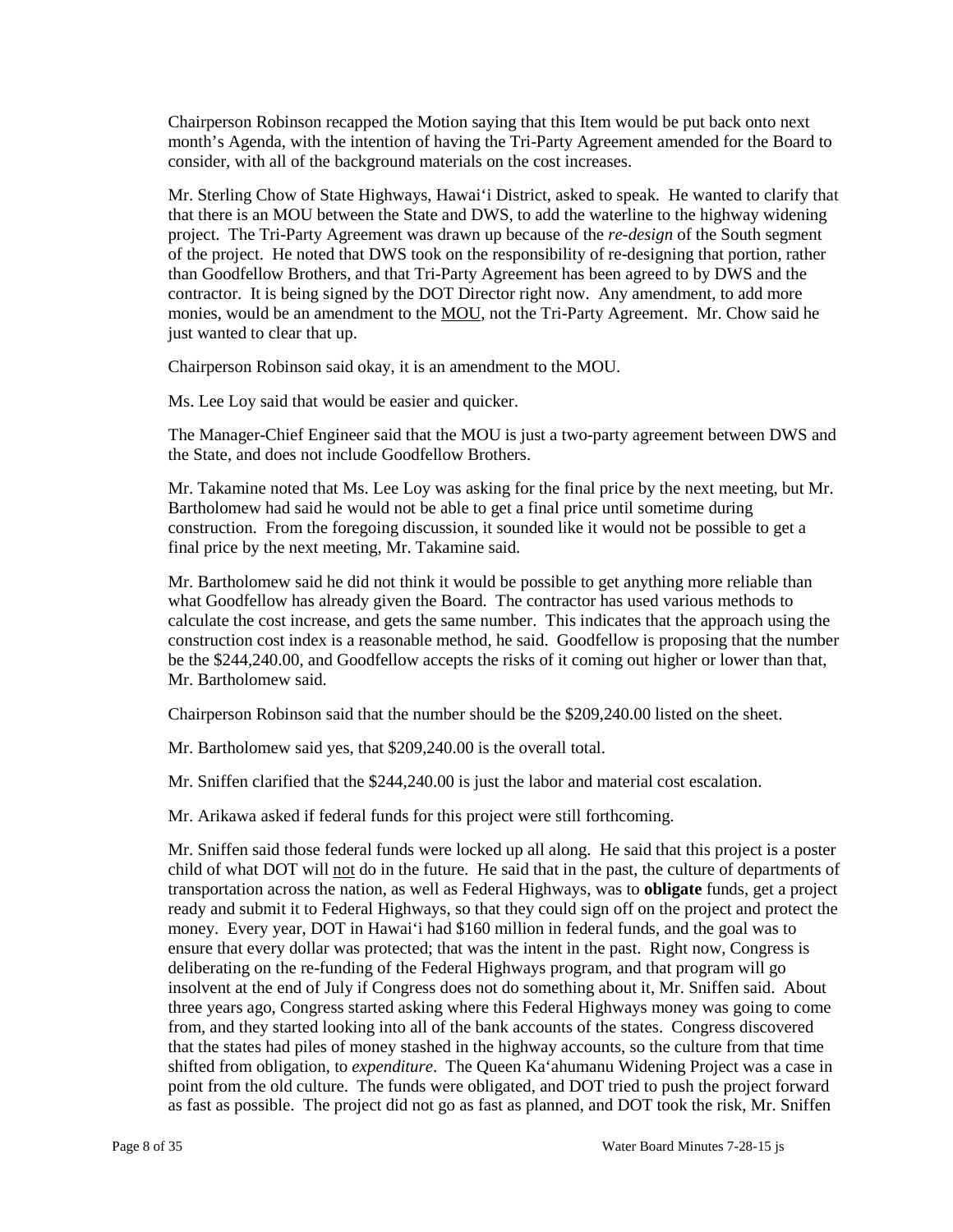said. Under the current culture, DOT would not have put this project out until all the ducks were in a row. Mr. Sniffen said that the answer to Mr. Arikawa's question is that no federal funding was lost. The problem was that the \$90 million in federal funds for this project just sat in the bank, and DOT could not use that money for anything else. That money will only be put to use when the project starts. In the future, DOT will not put that kind of money on the line, Mr. Sniffen said.

Chairperson Robinson called for the vote on the Motion, which he said was for the amendment of the MOU at the next meeting.

ACTION: Motion carried unanimously by voice vote.

 Mr. Elarionoff asked that the project be referred to by its formal name, Queen Ka'ahumanu, not Queen K. He asked the Board if they remembered that he made that request at a previous meeting.

Chairperson Robinson confirmed this.

 Mr. Elarionoff said that amid the current situation on Mauna Kea (i.e., the controversy regarding the Thirty-Meter Telescope project), it is a touchy subject for Native Hawaiians to have the highway referred to as the Queen K.

Chairperson Robinson confirmed that it would be referred to as Queen Ka'ahumanu. He then asked Mr. Sniffen for confirmation that the State Historic Preservation Division had approved the plans for the highway.

 Mr. Sniffen said that the State Historic Preservation Division is currently doing its consistency review of the NEPA documents, etc. Once that review is done, DOT can go in for the grading permit and then start construction.

Chairperson Robinson said that as a cyclist who rides his bicycle up and down the highway three times a week, he will be happy to see the project done.

Mr. Sniffen asked if the Chairperson had attended the recent meeting that DOT held to talk about the new bike paths on the highway.

Chairperson Robinson said that he had not attended, but his cycling friends expressed happiness about the planned bike paths.

# 6) SOUTH KOHALA:

# A. **JOB NO. 2015-1026, PARKER #2 DEEPWELL REPAIR:**

This project generally consists of the replacement of the existing deepwell submersible motor, pump, power cable, column pipe and all appurtenant equipment, such as strapping, chlorination of the well and pumping assembly, in accordance with the plans and specifications.

Bids for this project were opened on July 16, 2015, at 1:30 p.m., and the following are the bid results:

| Bidder                                         | <b>Bid Amount</b> |
|------------------------------------------------|-------------------|
| Beylik Drilling and Pump Service, Inc.         | \$638,000.00      |
| Derrick's Well Drilling and Pump Services, LLC | \$488,000.00      |

Project Costs: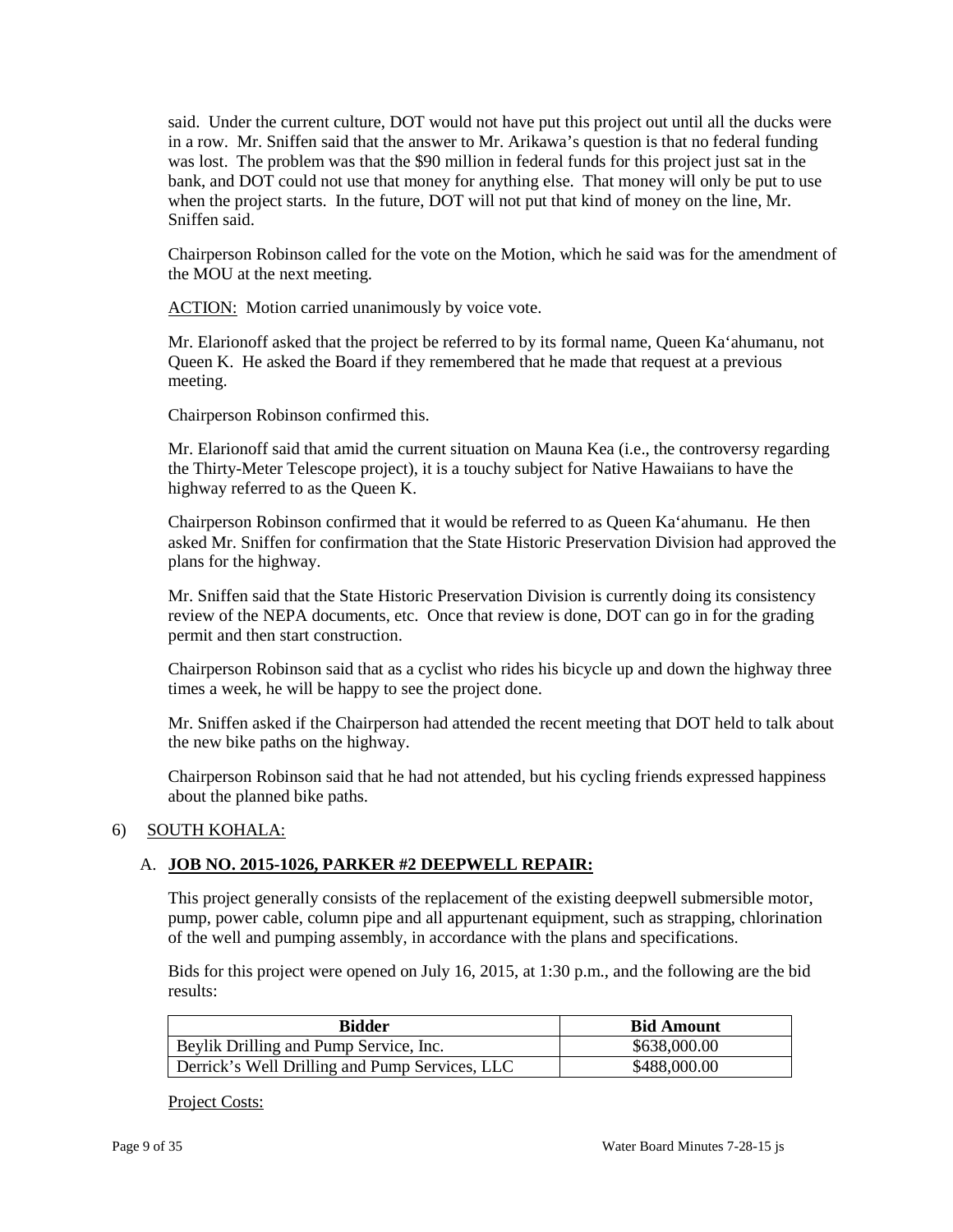| 1) Low Bidder (Derrick's Well Drilling and Pump Services, LLC) | \$488,000.00 |
|----------------------------------------------------------------|--------------|
| 2) Contingencies (10%)                                         | \$48,800.00  |
| <b>Total Cost:</b>                                             | \$536,800.00 |

 The contractor will have 240 calendar days to complete this project. The Engineering estimate Funding for this project will be from DWS's CIP Budget under Deepwell Pump Replacement. for this project was \$354,000.00.

 Drilling and Pump Services, LLC, for their bid amount of \$488,000.00, plus \$48,800.00 for contingencies, for a total contract amount of **\$536,800.00**. It is further recommended that either the Chairperson or the Vice-Chairperson be authorized to sign the contract, subject to review as to The Manager-Chief Engineer recommended that the Board award the contract for JOB NO. 2015 1026, PARKER #2 DEEPWELL REPAIR, to the lowest responsible bidder, Derrick's Well form and legality by Corporation Counsel.

ACTION: Mr. Elarionoff moved to approve; seconded by Mr. Balog, and carried unanimously by voice vote.

 rejected the apparent low bid, and declared it non-responsive. This left one bidder remaining. Under HAR 3-1-22-35 and HAR 3-1-22-96, Sub-chapter 11, DWS proposes to cancel this solicitation in the best interests of the public, he said. DWS will take a look at the scope of the The Manager-Chief Engineer said that after this Agenda was prepared, DWS was made aware that the apparent low bidder had submitted a product that was not approved. Accordingly, DWS original contract, and probably reduce the scope; the Department will then re-advertise for bids, he said.

Chairperson Robinson asked if the Board should go ahead and vote on the Motion, or amend the Motion.

The Secretary said that the Board had already voted, and therefore the Board needs a new Motion.

Ms. Self said the Board needs a new Motion; the Board had already voted on the previous Motion.

 Ms. Lee Loy said that if she was hearing correctly, the new Recommendation from staff is to cancel Job No. 2015-1026, pursuant to HAR 3-1-22-96, and re-advertise the bid, with a modified scope of services.

 The Manager-Chief Engineer confirmed this; it will be a cancellation of solicitation for this Job. DWS will create a new job, with a different scope, and re-advertise for bids.

 Ms. Lee Loy asked Ms. Self whether, because the Board had not awarded, the secondary bidder's appeal would be moot.

Ms. Self said that DWS canceled the solicitation, so the bids can just be re-done.

MOTION: Ms. Lee Loy moved to cancel the bid, and re-bid the project; seconded by Mr. Arikawa.

 Mr. Elarionoff asked the Manager-Chief Engineer how matters had gotten this far before DWS found out that the product was not approved.

The Manager-Chief Engineer said that was a good question. He asked Messrs. Ikeda and Takamoto how DWS was notified.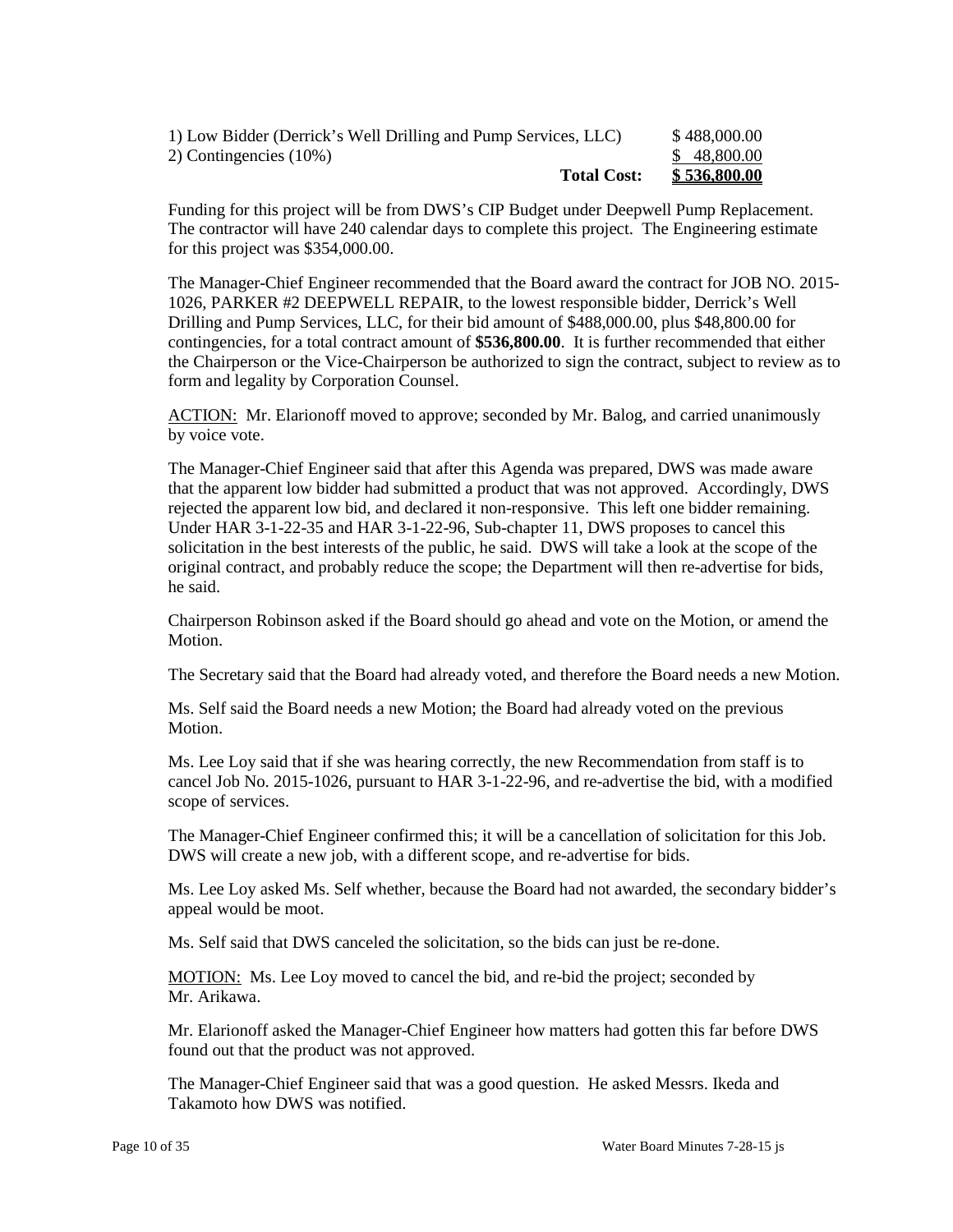Department that the apparent low bidder had submitted equipment that was not approved. Mr. Takamoto said that notification to DWS came from the secondary bidder, who told the

Ms. Lee Loy asked what DWS is doing to ensure that a bidder is not catching these errors.

 The Manager-Chief Engineer explained that items are specified out, and if anything deviates from case of this bid, DWS was not aware that the product that was bid on was *not* the one that DWS had specified out – until it was revealed to DWS. Subsequently, DWS confirmed with the bidder would have to let DWS know that the bidder was putting something in the bids that was farther down the line. It is better that it was caught *now*, rather than later, he added. those specifications (specs), the potential bidders are supposed to submit a substitution request, which indicates that the substituted item is good enough to accommodate DWS's needs. In the apparent low bidder that the product was not approved via a substitution request, etc. Normally, a not approved. In many cases, DWS would not find out such a discrepancy until things got much

 Ms. Lee Loy said she agreed, but she wanted to know if there were protocols for future contracts so that this does not happen.

 The Manager-Chief Engineer said that he is sitting in on pre-bid meetings and pre-construction meetings for every deepwell repair, to make sure that problems can be addressed ahead of the bid.

 Mr. Takamine said that he appreciated that DWS was trying to do these things, but he felt that it was the contractor's responsibility for providing the right materials, following the specs, etc. It is really up to the contractor.

 Ms. Lee Loy said she felt there needed to be language in contracts that the information provided by the contractor is true and accurate, and that the information matches the scope of services and the specifications.

 The Manager-Chief Engineer said that there is such language in DWS's contracts. He agreed that things need to be done properly. with Mr. Takamine, but also felt that DWS needs to be proactive by reminding potential bidders

 it is DWS's responsibility to double-check. Mr. Elarionoff said he disagreed with Mr. Takamine and the Manager-Chief Engineer; he felt that

Chairperson Robinson said that he agreed.

The Manager-Chief Engineer said that the Department would share the responsibility.

**ACTION:** Motion carried unanimously by voice vote.

# B. **JOB NO. 2014-1010, LĀLĀMILO A DEEPWELL REPAIR – STATUS UPDATE:**

The contractor, Beylik Drilling and Pump Service, Inc., was granted a time extension at the June Board meeting for the above-mentioned project, whose revised completion date was set at July 14.

The Manager-Chief Engineer said the Board had asked the contractor to provide an update at this meeting.

Mr. Takamoto reported that the insulation work was completed on July 21, and the contractor is now waiting for the water quality sampling results to come back, before the well is returned to service.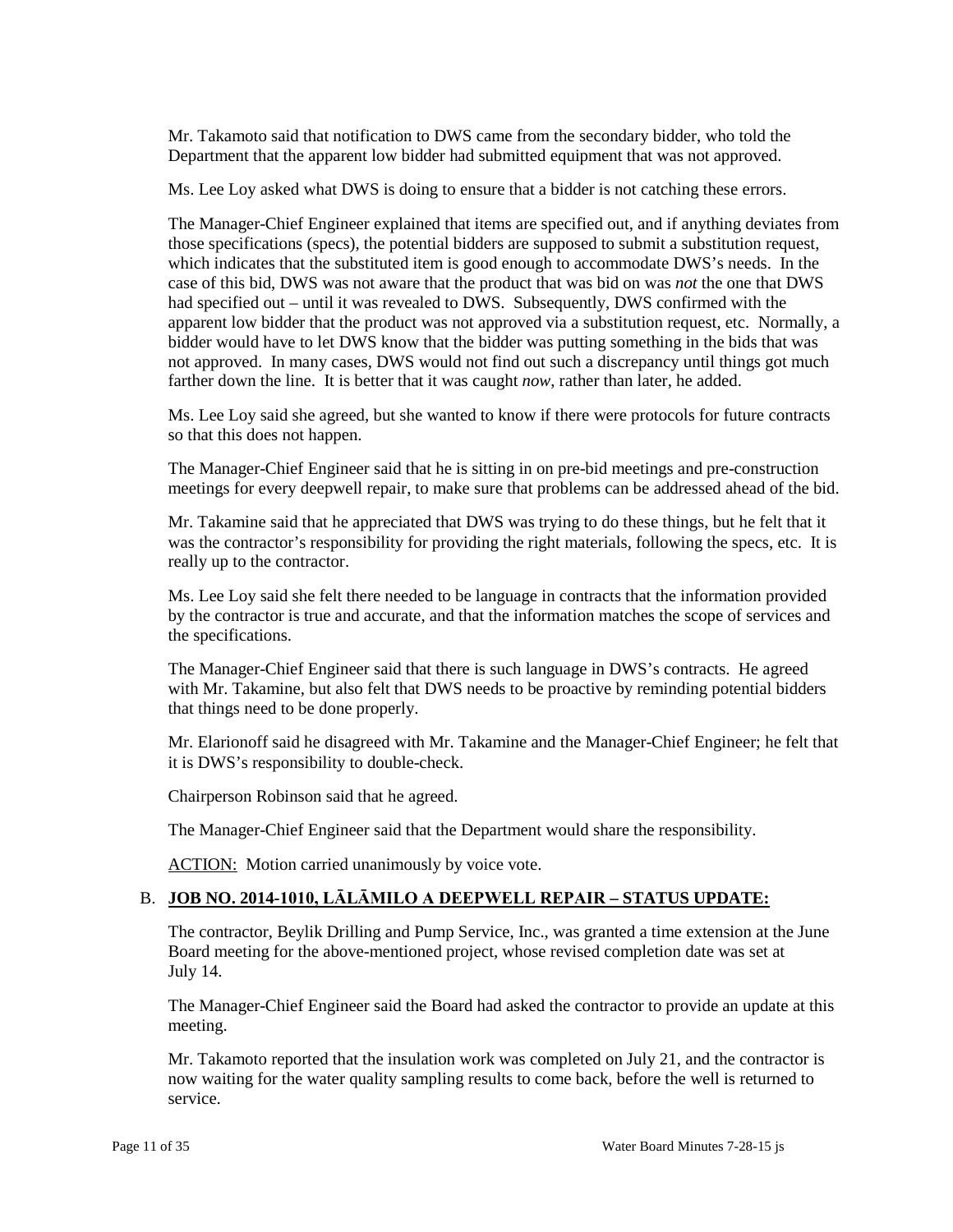Mr. Arikawa asked how long that would be.

Mr. Takamoto said that sampling will be conducted tomorrow, and results will be provided on Friday.

 Chairperson Robinson asked if the Board was going to be consistent with the action that it took last month to extend the contract.

 Mr. Takamoto said that the Board had extended the contract to July 14, so the contractor is looking at five working days' worth of liquidated damages. DWS will now move forward to assess the liquidated damages as it does the final payment.

## C. **JOB NO. 2015-1025, WAIMEA WATER TREATMENT PLANT FLOCCULATION DRIVE REPAIR:**

 This project generally consists of the repair of four (4) flocculation drive systems, which include the gearboxes, mechanical seals, drive shafts, bearings and appurtenances; and one (1) spare drive, in accordance with the plans and specifications.

Bids for this project were opened on July 23, 2015, at 2:30 p.m., and the following are the bid results:

| Bidder                                        | <b>Bid Amount</b> |
|-----------------------------------------------|-------------------|
| <b>Beylik Drilling and Pump Service, Inc.</b> | \$499,520.00      |

Project Costs:

| 2) Contingencies (9.98%) |                    | \$49,880.00  |
|--------------------------|--------------------|--------------|
|                          | <b>Total Cost:</b> | \$549,400.00 |

Funding for this project will be from DWS's CIP Budget under Facility Charges. The contractor will have 180 calendar days to complete this project. The Engineering estimate for this project was \$450,000.00.

The Manager-Chief Engineer recommended that the Board award the contract for JOB NO. 2015 1025, WAIMEA WATER TREATMENT PLANT FLOCCULATION DRIVE REPAIR, to the lowest responsible bidder, Beylik Drilling and Pump Service, Inc., for their bid amount of \$499,520.00, plus \$49,880.00 for contingencies, for a total contract amount of **\$549,400.00**. It is further recommended that either the Chairperson or the Vice-Chairperson be authorized to sign the contract, subject to review as to form and legality by Corporation Counsel.

MOTION: Ms. Lee Loy moved to approve; seconded by Mr. Takamine.

 responsive bidder, if the price is fair and reasonable. The staff has determined that this price was The Manager-Chief Engineer said that per HAR 3-1-22-35, DWS is allowed to award to a sole fair and reasonable, because it came in close enough to the Engineering Estimate of \$450,000.00.

Mr. Arikawa asked what a flocculation drive is.

 Mr. Takamoto explained that it is used for water processing. Technicians inject a chemical to designed to properly stir the chemical into the water to create the proper solution. remove the large particles and debris in surface water; the flocculation drive is a mixing system,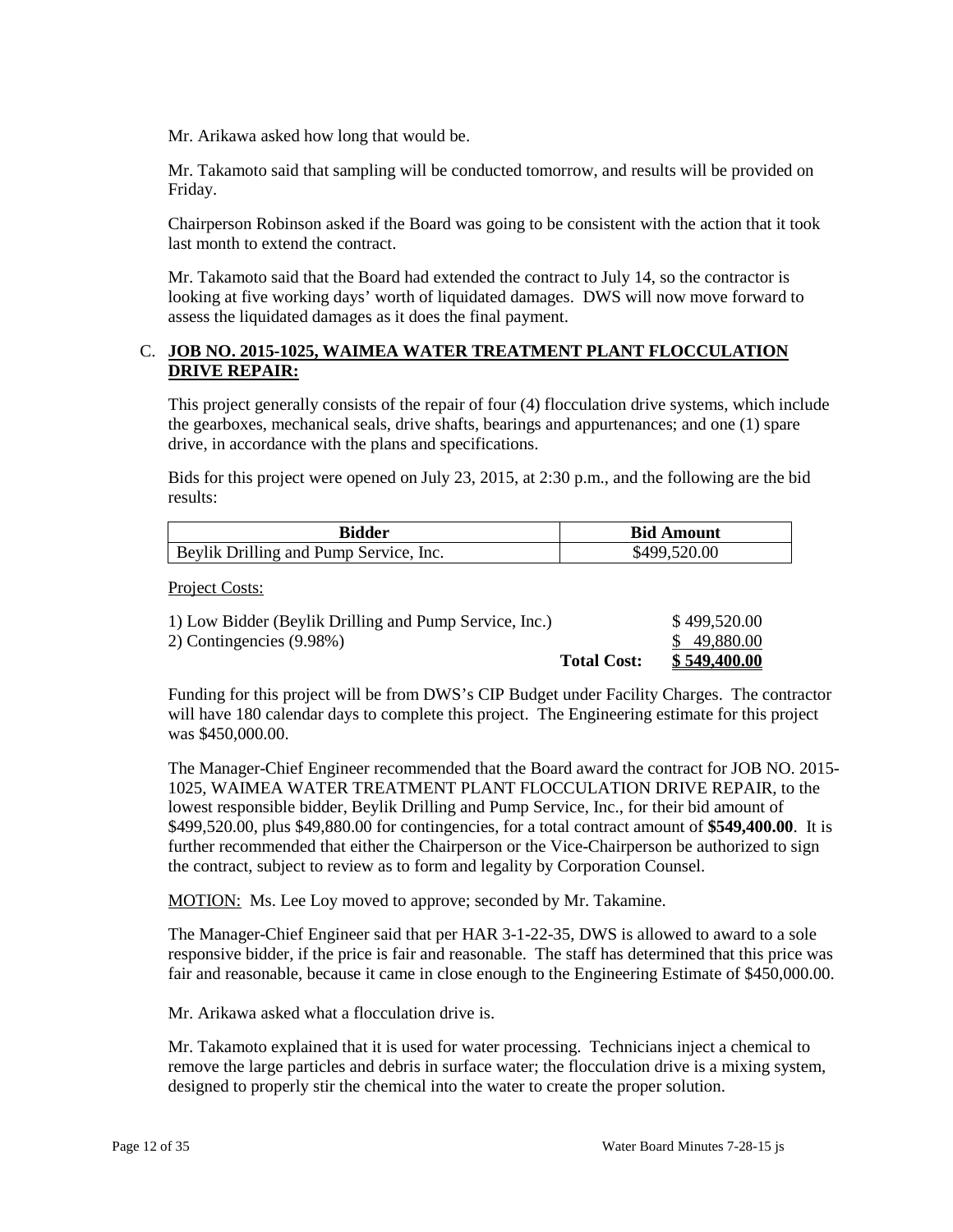where the chemical coagulates the particles in the water into larger particles. Those larger particles then settle out of the water. The flocculation drive is part of that process. The Manager-Chief Engineer said that at the Waimea Treatment Plant, the flocculation basin is

Mr. Arikawa asked if four flocculation drives cost this much.

The Manager-Chief Engineer confirmed this.

 Chairperson Robinson asked what the benchmark was for determining what is fair and reasonable; he noted that the original estimate was for \$450,000.00, while the bid came in at \$499,000.00.

 10 percent of the Engineering Estimate, it would be considered fair and reasonable. DWS does The Manager-Chief Engineer said there was nothing set in the books, but if the bid comes within not expect the estimate to be spot-on.

ACTION: Motion carried unanimously by voice vote.

### 7) NORTH KONA:

# A. **QUEEN KA'AHUMANU HIGHWAY WIDENING PROJECT—PHASE 2: MEMORANDUM OF UNDERSTANDING (MOU):**

*(This Item was handled earlier in the meeting.)* 

# B. **PALANI WELL NO. 1 – SECOND SUPPLEMENTAL WELL DEVELOPMENT AGREEMENT:**

 recent discovery. The owners have recently been made aware that the well's casing is in a Agreement stipulates future maintenance and/or repair protocols to monitor and assess the condition of the casing. The developers, Lanihau Properties, LLC, West Hawaii Business Park, LLC, and Palani Ranch Company, Inc., have submitted a Second Supplemental Well Development Agreement, due to a condition that may impact operations of the well in the future. Therefore, this Supplemental

 point that it affects operations of the well. The agreement obligates the owners to cover The agreement also stipulates mitigation measures in the event that the casing deteriorates to the additional expenses for the repair and maintenance protocols as well as provide security should the mitigation measures need to be implemented.

The Manager-Chief Engineer recommended that the Board approve this Second Supplemental Well Development Agreement and that either the Chairperson or the Vice-Chairperson be authorized to sign the contract, subject to review as to form and legality by Corporation Counsel.

MOTION: Mr. Arikawa moved to approve; seconded by Mr. Balog.

 down-hole. The Agreement says that in the worst-case scenario, whereby DWS would have to The Manager-Chief Engineer said the basis of this Agreement is that the developers came forward to acknowledge that some conditions down-hole may pose problems in the future. There is language in the Agreement that stipulates when repairs need to be done, what repairs need to be down, as well as mitigation measures to be followed, depending on what happens down-hole. He said he wanted to commend the developers, for being above-board in acknowledging the situation drill an entirely new well, the estimated cost would be \$1.6 million. The developers were putting up property as security; taking into account fluctuations in real estate prices, the parties agreed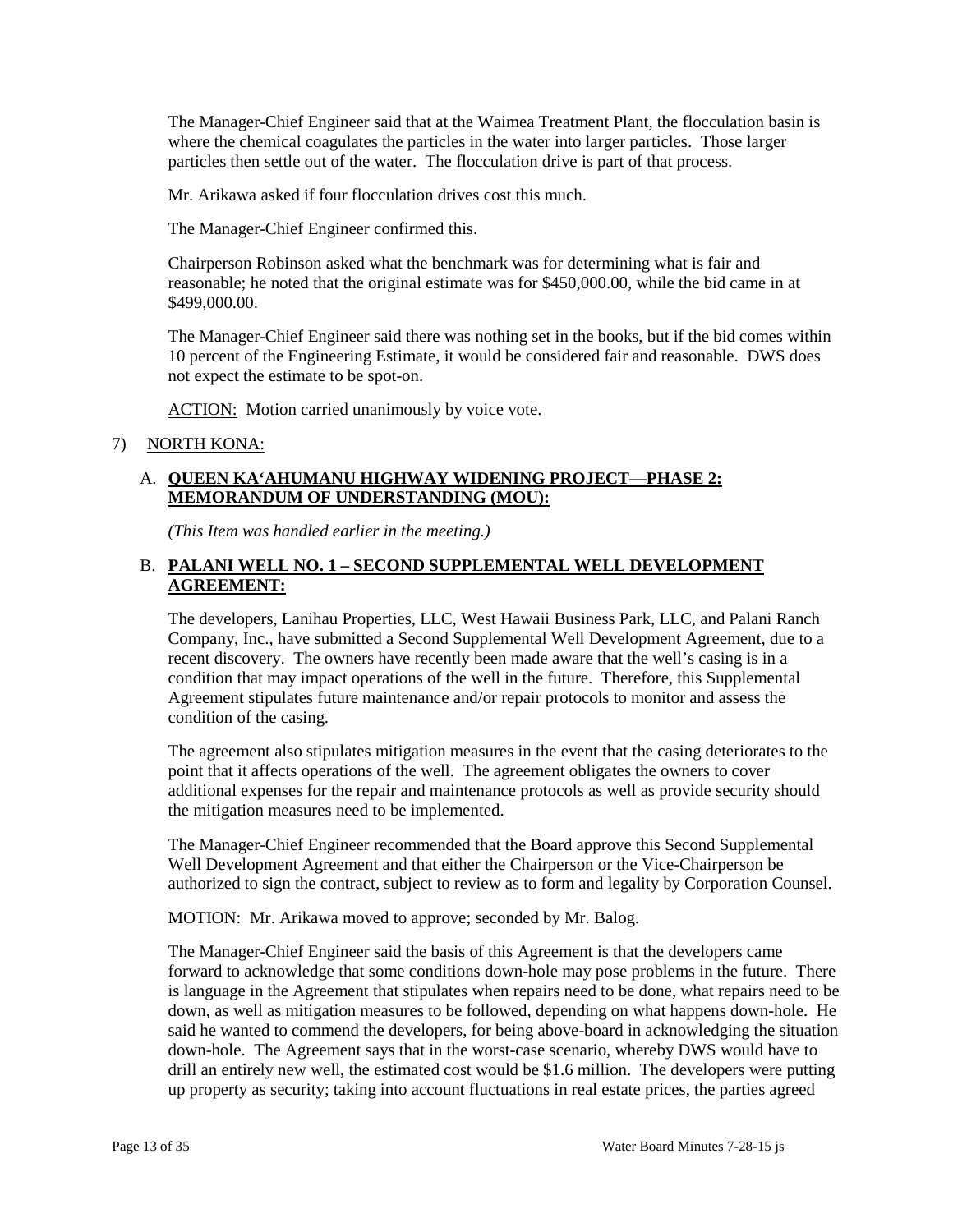that 50 percent was reasonable. The developers provided parcels that were assessed at \$2.4 million by the County Real Property Tax Division.

Mr. Inaba indicated the two parcels on a map, along with the Palani Well and Tank.

 Mr. Elarionoff does not owe Mr. Smith anything. Mr. Elarionoff made this disclosure to dispel any allegation of conflict of interest; it was up to the Chairperson to rule on whether a recusal was Agreement, it says that the pump bowls, etc., will be inspected. He asked how the pump bowls Mr. Elarionoff informed the Board that he and his wife had sold property to Lanihau Properties President Riley Smith. He made it clear that Mr. Smith owes Mr. Elarionoff money; necessary. Turning to the Agreement itself, Mr. Elarionoff noted that it says on Page 3, Item C: "The pump bowl assembly could not be removed, and was left in place." However, later in the could be inspected if the pump bowl is stuck in the water.

 the bottom during the initial drilling of the well, during the exploratory phase. The contractor at that time lost the pump down the hole, and that pump has remained in the hole. The contractor tried unsuccessfully to retrieve the pump; the situation down-hole ensued as a result. When the contractor tried to pull the pump out of the hole, it got lodged against the louver-like perforated casing, and caused a slight kink. That is the pump that is still in the hole. Meanwhile, the pump The Manager-Chief Engineer explained that the pump bowls being referred to became stuck at that is referred to in the section labeled "Inspection for External Damage" is the operational pump that will be installed. If that pump does fail and needs repairs, DWS will pull it out. DWS wants to make sure that the kink in the perforated casing did not make contact with the pump bowl assembly, the Manager-Chief Engineer said.

Mr. Elarionoff asked for confirmation that the inspection did not involve the pump bowl and other things left on the bottom.

The Manager-Chief Engineer confirmed this.

 Mr. Elarionoff asked about Item 4, Mitigation Measures, on Page 4 of the Agreement, where there is language saying: "in the reasonable discretion of DWS," and later there is language regarding Lanihau Properties "in its discretion." He asked what that meant.

The Manager-Chief Engineer said he thought that might be a legal question for Corporation Counsel.

 Chairperson Robinson said no, it is just a question as to why Lanihau Properties gets to make the decision as to what the mitigation measures would be, as compared to DWS.

Ms. Self said yes, that is correct. She said that the discretion of Lanihau Properties is to implement any one of the three mitigation measures listed.

The Manager-Chief Engineer asked Mr. Smith of Lanihau Properties to comment.

 Mr. Smith noted that there were three different mitigation measures in the Agreement. In the measure, he said. The third mitigation measure is to drill a new well. The intent was to afford Lanihau Properties the flexibility to skip to the third mitigation measure if needed, Mr. Smith mitigation measure and spend \$1.6 million, he said. Lanihau Properties has additional lands event of a slight deterioration in the well casing, Lanihau Properties would probably look at the first mitigation measure. If it got worse, Lanihau Properties would go to the second mitigation said. The alternative would be to try one measure and spend \$400,000.00, and failing that, to spend \$500,000.00 on the second mitigation measure, and failing that, to resort to the third nearby, and is in discussions with DWS regarding development of an additional well. Mr. Smith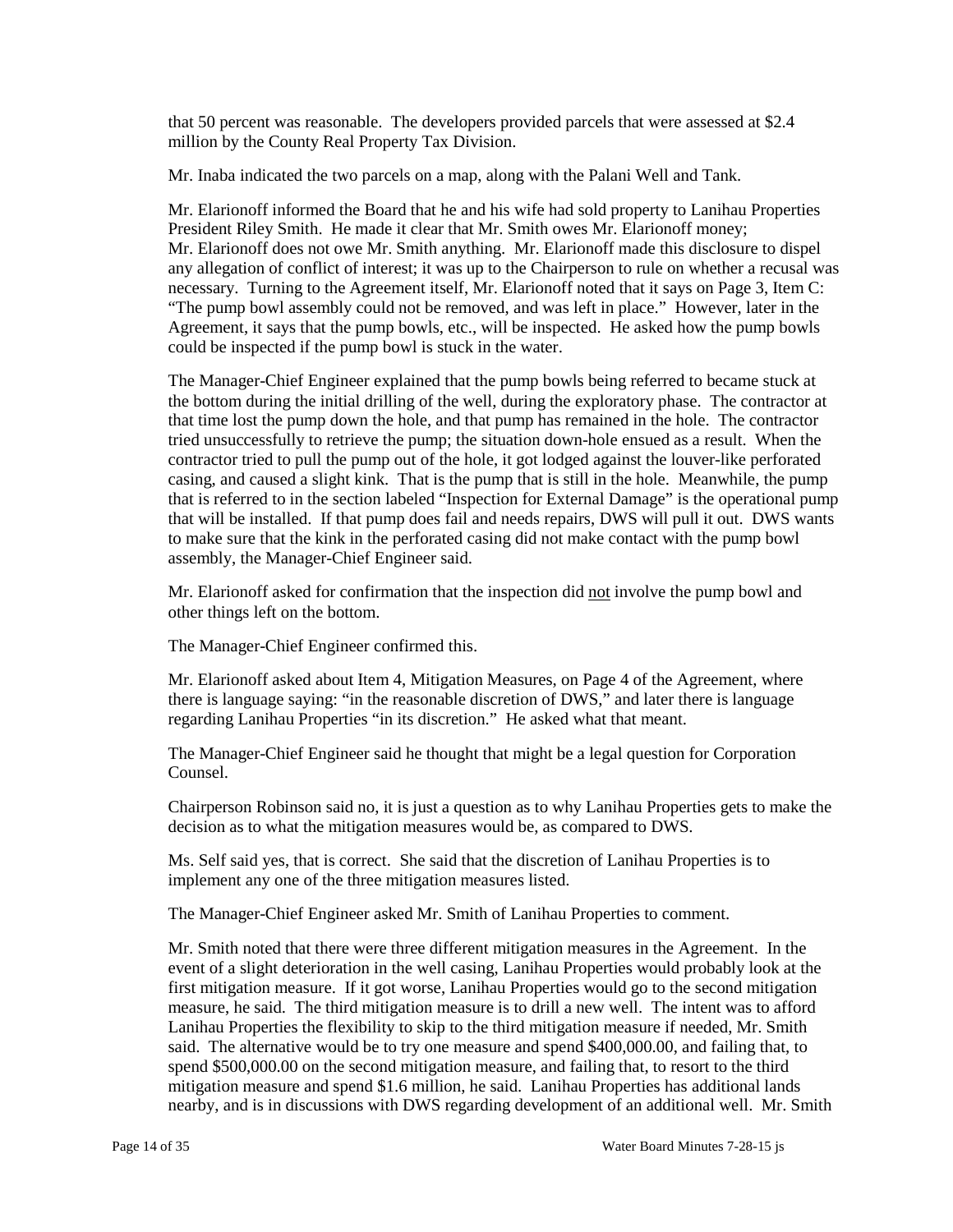organizations that plan to be a part of the community forever. Therefore, his company intends to noted that his company and Palani Ranch have been in business for 165 years, and are perpetual work with its neighbors and stakeholders to do whatever is fair to all concerned.

 Mr. Elarionoff said he had one more question, regarding Page 5 of the Agreement. He cited the passage that says: "Lanihau Properties' financial obligation for this Mitigation Measure shall expire and cease at the end of a two-year warranty for the new pump and motor installed in the well." He turned to Page 6, where there was a passage saying: "subject, however, to the contractor's standard one-year warranty." He asked why the contractor's standard warranty was one year, while the other one was for two years; he asked what the difference was.

 The Manager-Chief Engineer said that Mitigation Measure No. 1 is to install a smaller-diameter motors that DWS normally specifies; this is why DWS asked for an extended warranty, for two pump, which is something that DWS normally does not prefer; DWS prefers to have its standardsize pump and motor. Smaller-diameter motors have been slightly more problematic than the years, in the event that DWS goes to Mitigation Measure No. 1, he said. If DWS goes with Mitigation Measure No. 3, which is to drill an entirely new hole, that hole would be big enough to accommodate a standard-size pump and motor. In that case, DWS can live with a one-year warranty.

 baseline, and this Agreement addresses that baseline because it acknowledges what is down in the Ms. Lee Loy asked for confirmation that by sending the video down the hole, DWS now has a hole.

Mr. Smith confirmed this.

 Ms. Lee Loy asked for confirmation that if something happens, DWS has these three mitigation measures to remedy it. She said that the worst-case scenario is to drill a new well.

Mr. Smith confirmed this.

 the properties were located in elevations that would be conducive to developing a new well. Ms. Lee Loy, noting that Lanihau Properties was offering real property as security, asked whether

Mr. Inaba said the properties are strictly for value.

Mr. Smith said that the properties are at elevations that could support a well, but hydraulically speaking, they are probably too high for pumping water and bringing water down the hill.

Ms. Lee Loy asked how large the well site was.

Mr. Inaba said it was about an acre.

Ms. Lee Loy asked how large the two parcels were.

 company has the capability of providing the land as security. Its value is based on the County Real Property Tax Office's assessment; his company did not hire an appraiser. The issue with the well was discovered only on May 15, 2015, and his company wanted to get this source online as soon as possible so that DWS can use it right away. By not hiring an appraiser, his company with DWS to figure out how to reach a quick solution. Mr. Smith noted that neither of the two Mr. Smith said they were 500 acres and 300 acres. He said that his company's intent is to make whole on all of its obligations. Because Palani Ranch has 10,000 acres in North Kona, the avoided the long, drawn-out RFP process, etc., Mr. Smith said. Instead, his company worked parcels have any encumbrances on them; his company had worked closely with Ms. Self to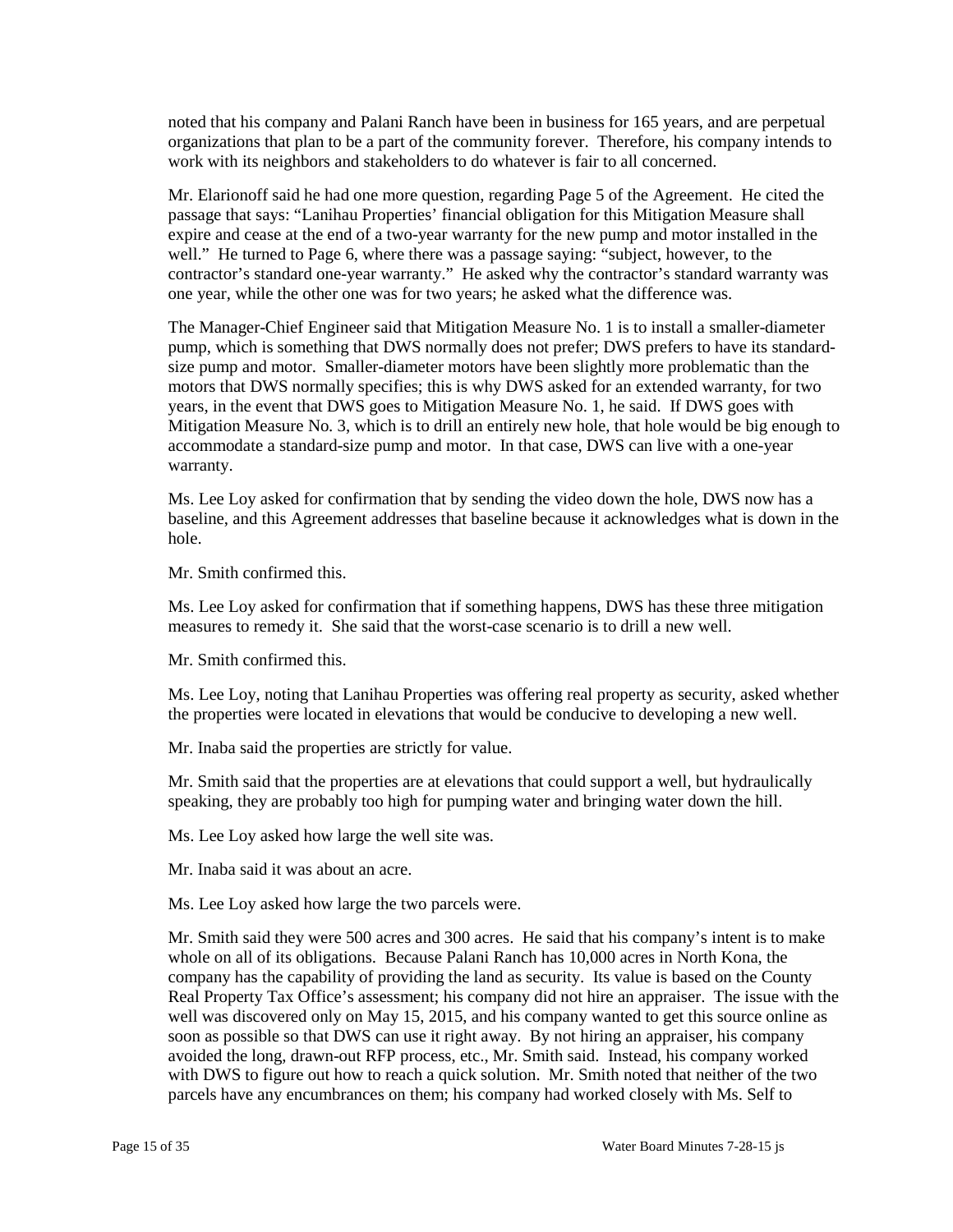ensure that the titles were clear. He noted that there is another parcel just makai of the two adjacent landowner, so there is a cloud on that title, and his company could not make that parcel parcels, which would be better suited as a well site. However, his company has a conflict with an available.

Ms. Lee Loy asked Ms. Self about the assurance of the title.

 Ms. Self said these properties are just to secure; if Lanihau Properties were to default and the property were to go up for foreclosure sale, DWS would get first crack at the property. DWS has a secured interest in the property.

Chairperson Robinson asked if this property were perfected with a lien, or a mortgage for performance.

 Mr. Smith said that this Agreement gets recorded, so any search on the property will show the Agreement.

Chairperson Robinson asked if, then, this were a mortgage for performance.

 Mr. Smith said it was not a mortgage; it is a recorded document that puts a cloud on the title; his That is one of the reasons why there is language in the Agreement that affords Lanihau Properties and would take it off the table and possibly just drill another well. At that point, Lanihau Properties' obligations would cease, and the company could rescind the use of those lands as security. There is also a provision that allows his company to substitute other real estate, in the event there is such a need, Mr. Smith said. company cannot sell the property, or do anything else on it while that encumbrance is on the title. with some options after two years. His company may want to do something with the property,

 Ms. Self noted that the value that this property is based on is the County Real Property Tax Office assessment – not the fair market value, which would be higher than the tax office assessed value.

Mr. Elarionoff, citing the Agreement, said that the property is worth much more.

Mr. Elarionoff, citing the Agreement, said that the property is worth much more. Mr. Inaba said that DWS just wanted to make sure that it was equitable for the Department.

Mr. Elarionoff said it is very fair.

Mr. Arikawa asked if the pump, etc., stuck at the bottom could shift and cause blockage.

 The abandoned pump and motor are at the very bottom. When the new pump and motor get installed, they will be about 60 feet above the abandoned pump and motor, he said. The perforated casing at 140 feet will act as a sort of screen to keep all of the rocks and other Mr. Smith, turning to Exhibit 1 in the Agreement, noted that the well surface elevation as drawn is about 1,700 feet. There are 1,600 feet of solid casing, and about 140 feet of perforated casing. particulates out of the water stream. Therefore, the abandoned pump and motor will not be an issue, he said.

 Mr. Inaba said that the well was tested subsequent to the pump being dropped in the hole; the actual testing of the well capacity was done in the first phase, with that abandoned pump down there.

 The Manager-Chief Engineer confirmed that, and said that before DWS accepts a final project, it pumps the well for that capacity again.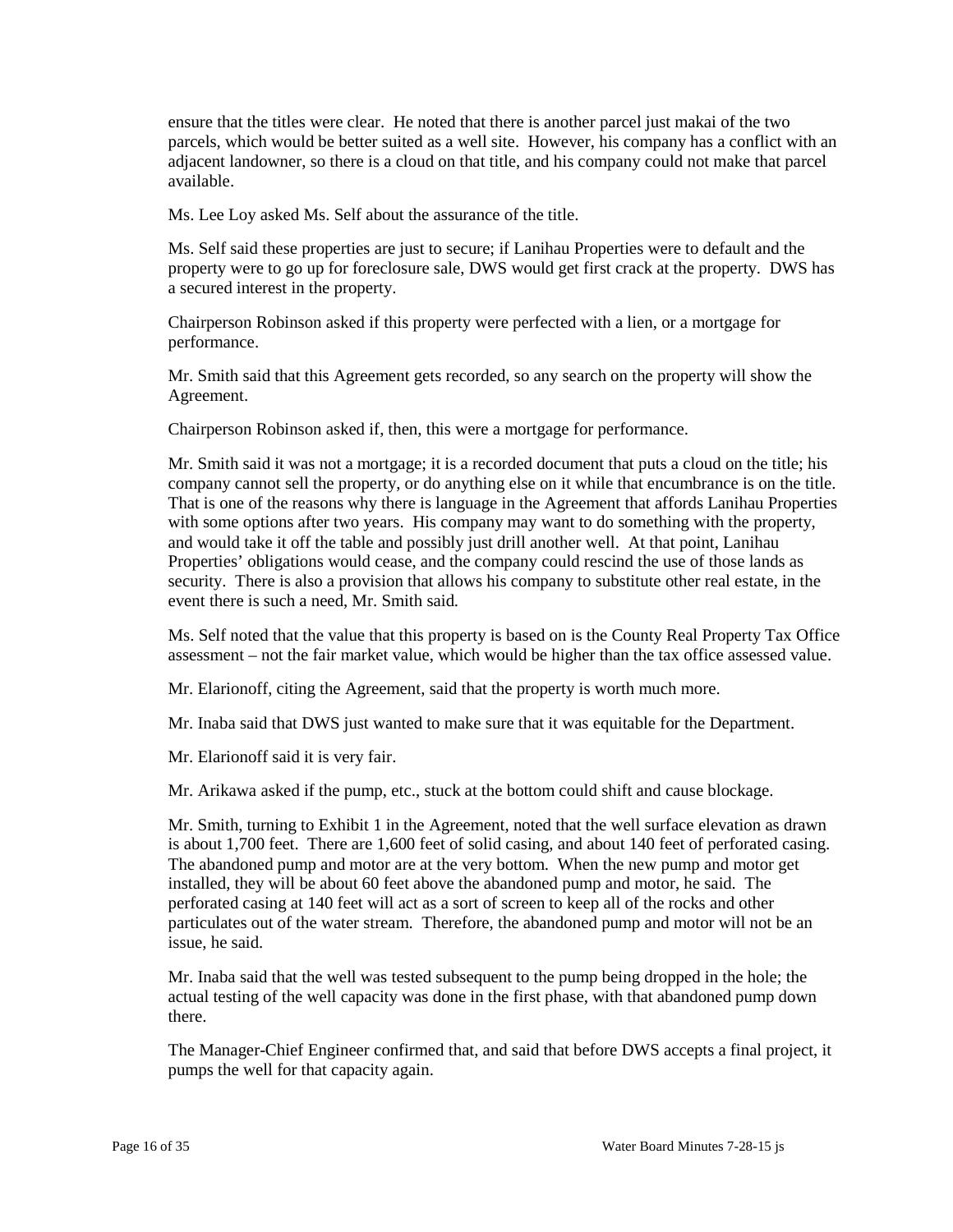Mr. Takamine said that he appreciated that Mr. Smith offered the historical perspective on this project; it helps the Board understand the issues that all of these different well repair projects face. He also appreciated Lanihau Properties' good-faith effort to offer these mitigation measures, to get this well back online.

Mr. Elarionoff asked for assurance that the abandoned pump, etc., will not emit any contaminants as time passes.

 Mr. Smith said the answer is no. He explained that the pump, which was stuck under the side of the casing, was the same type of pump that would be used to draw water from the well. Therefore the abandoned pump and motor do not pose any risk.

 listed in it, which obligates the property through the recordation of the instrument. He said he Chairperson Robinson noted that this well development agreement has specific dollar amounts always has a concern whenever such agreements state specific dollar amounts. He asked Ms. Self if DWS is protected against movements in the costs in the future.

Ms. Self said yes. She added that she had thoroughly looked at the title reports of the properties, and the titles are clear.

Chairperson Robinson asked if this involved Land Court or the regular system.

Ms. Self said it was the regular system.

ACTION: Motion carried unanimously by voice vote.

### C. **JOB NO. 2012-985, HUALĀLAI DEEPWELL REPAIR – CHANGE ORDER:**

 contract time extension for the Hualālai Deepwell Repair. The contract change order is to cover costs associated with shortages on estimates provided as part of Change Order No. 4 for push/pull covers discrepancies with payments for invoices No. 3 through 4, in which the incorrect The contractor, Beylik Drilling and Pump Service, Inc., is requesting a contract change order and costs, motor repair work and the full string testing of the pump and motor assembly. It also percentage of 15% for overhead allowance was applied and how bond and insurance fees were handled. Total project costs shall not exceed \$718,959.93.

| Original Contract Amount:                                              | \$79,223.00                   |
|------------------------------------------------------------------------|-------------------------------|
| Original Contingency amount:                                           | 7.922.00                      |
| $1st$ Additional Contingency & 123 day extension request:              | 94,500.00 (approved 10/22/13) |
| $2nd$ Additional Contingency & 273 day extension request:              | 53,611.72 (approved 6/24/14)  |
| 3 <sup>rd</sup> Additional Contingency request (emergency procurement) | 23,581.06                     |
| $4th$ Additional Contingency & 274 day extension request:              | 413,680.15 (approved 4/28/15) |
| $5th$ Additional Contingency & 61 day extension request:               | \$46,442.00                   |

 extension of 92 calendar days. The Department issued a stop work notice to the contractor upon notification that the estimated costs for the motor repair work and string testing were inadequate for completion. This action has delayed the receipt of the motor for reinstallation because the job at both the motor repair shop and testing facility got shifted back to the end of the queue. These factors are beyond the control of the contractor and the original scope of the repair. The contractor, Beylik Drilling and Pump Service, Inc., is also requesting a contract time

 The Manager-Chief Engineer recommended that the Board approve an increase in contingency of \$46,442.00 to Beylik Drilling and Pump Service, Inc., for a total project cost of \$718,959.93, and approve a contract time extension of 92 calendar days for JOB NO. 2012-985, HUALĀLAI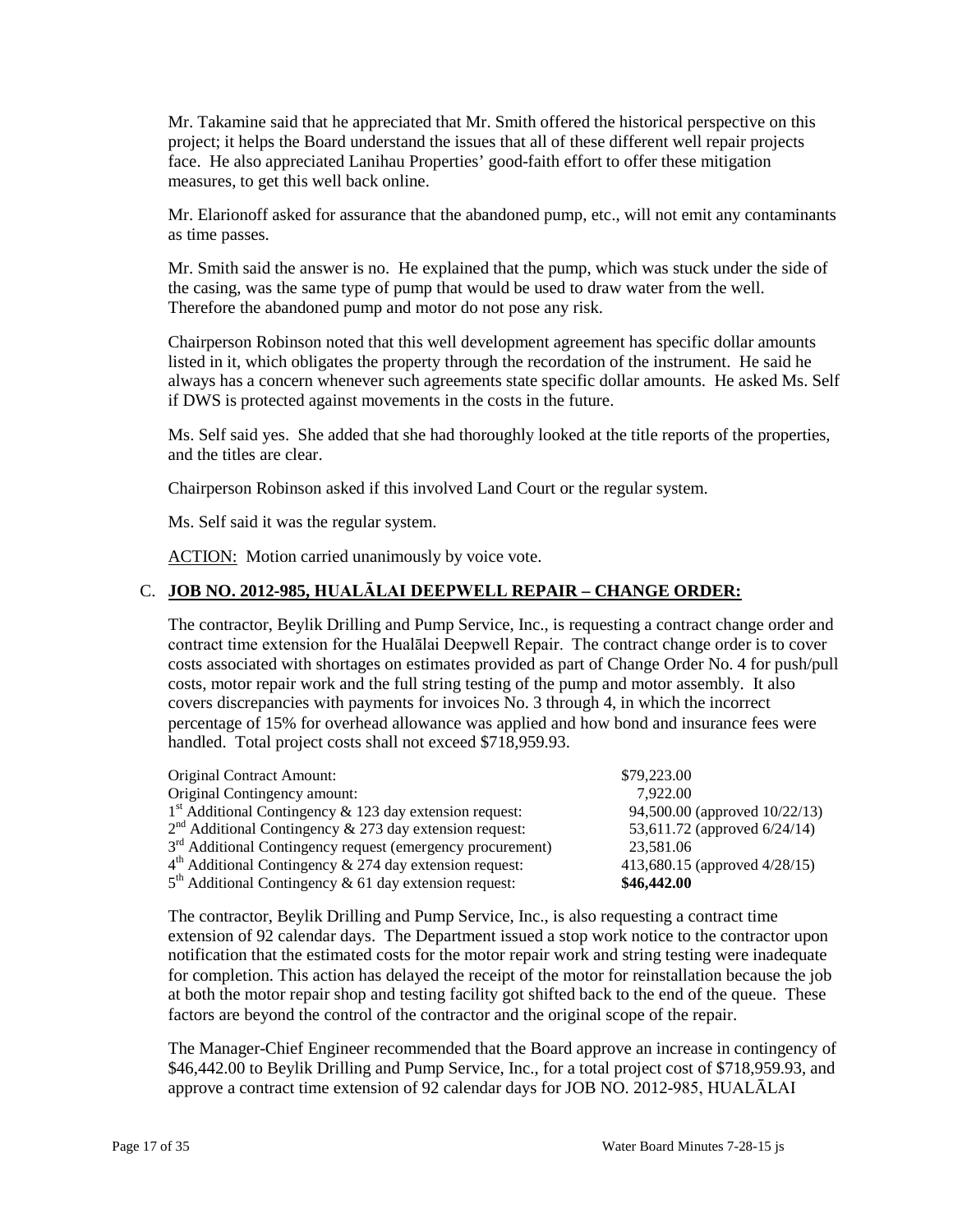2015, to October 31, 2015. DEEPWELL REPAIR. If approved, the contract completion date will be revised from July 31,

MOTION: Ms. Lee Loy moved to approve; seconded by Mr. Arikawa.

 explain the request for a time extension of 92 calendar days. The Manager-Chief Engineer said that DWS had thought they had gotten a decent estimate from the contractor, but then the Department discovered an additional \$6,000.00 for some work. DWS staff needed to get approval from the Board for this amount, and told the contractor to stop work pending approval by the Board. The Manager-Chief Engineer asked Mr. Fred Camero of Beylik Drilling and Pump Service, Inc., to explain why some of the cost estimates had changed, and to

 it was immaterial whether it was over-estimated or under-estimated. This is because as a force order. Mr. Camero said he now knows that any additional funds would need to be approved by accurate. There was a change in scope for additional work, which Mr. Camero included in Change Order No. 5: additional teardown and inspection after the motor manufacturer does the underestimated the initial cost of the full string test by \$6,600.00; the motor manufacturer does not actually do the full string test himself – he must go out to a third party to have the full string test done. The motor manufacturer had underestimated the cost of the third party's string test, and Mr. Camero just passed that cost along to DWS. Regarding the item labeled "Updating actual profit numbers. He said that he included a 15 percent profit and overhead percentage, instead of the correct percentage, 20 percent. Mr. Camero also did not include the 2.5 percent bond fee. Therefore, Mr. Camero was just trying to recapture those costs that he had missed. He said the last item, regarding the actual labor to install the pump and demobilize once the pump Mr. Camero, in summary, said the total additional funding being requested was \$46,442.00. He Mr. Camero said that his estimate for Change Order No. 4 was simply an estimate, based on the fact that his company was going to process this change order as a *force account work*. Therefore, account work, Beylik's performance and materials would need to be accounted for at the tail end, via receipts and labor hours, to determine exactly how much Beylik gets paid for that change the Board; he said he would have been a bit more diligent in making sure the numbers were more full string test. That cost comes to an additional \$3,009.00. Mr. Camero said that he Change Orders 3 and 4," which called for an additional \$10,733.00, Mr. Camero misapplied the and motor arrive on site, was his fault. That item called for an additional \$26,100.00. said that barring any unforeseen change order or change in scope, this should be the last change order for this project.

 Mr. Balog said he thought that when someone bids on a project, the bidder is supposed to be responsible for the amount he bids. Citing Mr. Camero's underestimation of the string test cost, he said that Beylik should be responsible, regardless of whether the cost changes.

 Mr. Camero said he would agree with that if this were negotiated work; in that case, he would be responsible for any cost changes. However, because this was a force account work, those numbers were estimates at the time.

 Mr. Balog. He said this was not acceptable; regardless of whether it were a force account or not, these are numbers that the Board had been provided with. These were numbers that the Board that Beylik will be scrutinized for things like this, and the Board needs to protect the public's Mr. Takamine said that although projects sometimes inadvertently go sideways, he agreed with based its judgment on, and it was unacceptable to come back afterwards for another \$10,000.00 for underestimating overhead and profit, and for missing the bond fee, etc. Mr. Takamine said interest. He said he was not happy with this change order request.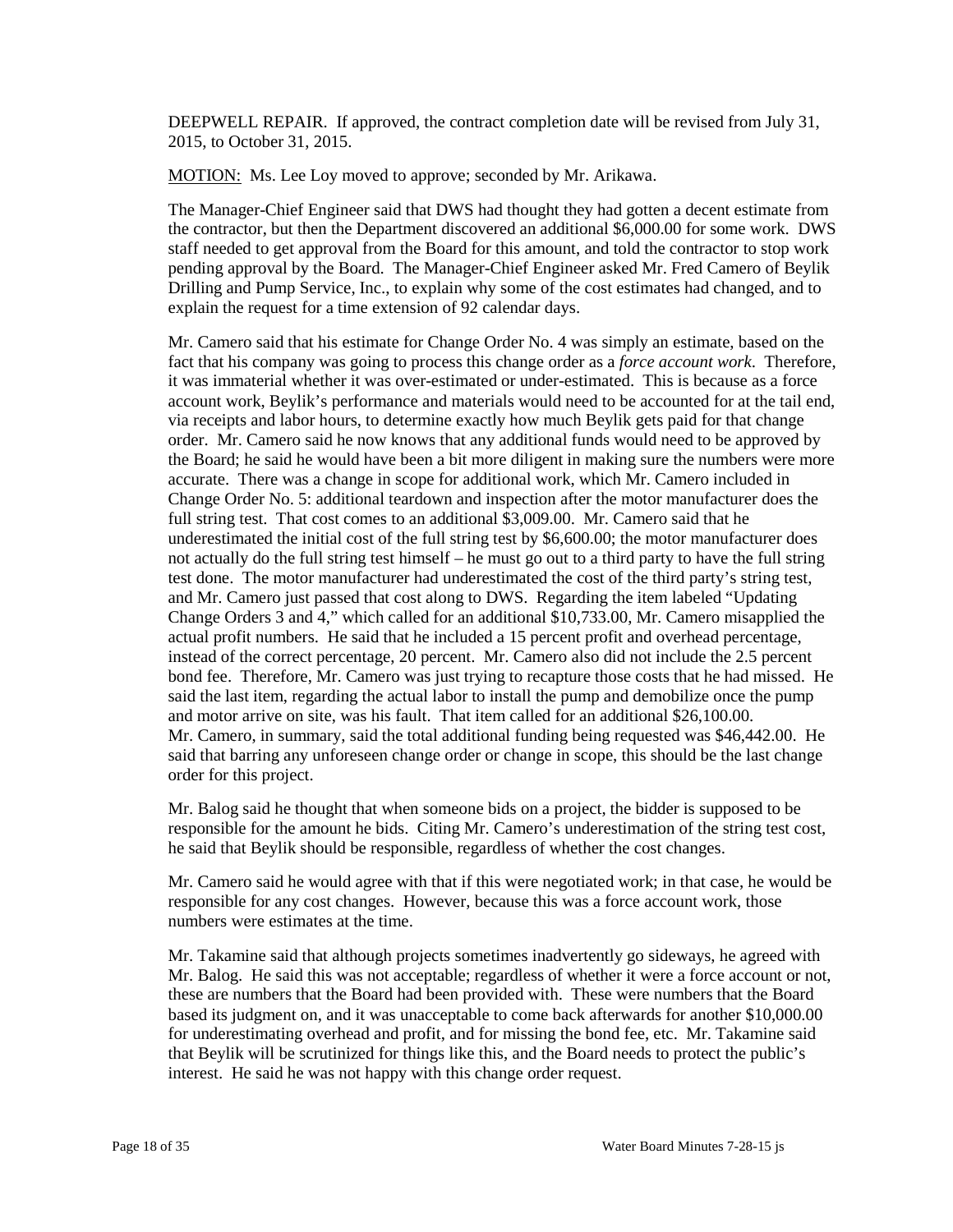Mr. Elarionoff asked the Manager-Chief Engineer why the staff recommended that the Board approve this change order.

The Manager-Chief Engineer said this was by no means a garden-variety project. The reason why the Department recommended approval was because it was all justifiable expenses.

Mr. Elarionoff asked what he meant by "justifiable."

The Manager-Chief Engineer began to explain how DWS handles a force account.

Mr. Elarionoff asked him to first explain what a force account is.

The Manager-Chief Engineer said that there are different ways to accommodate changes in scope. if the lump sum agreed upon is \$10,000.00, the contractor would benefit if the work comes in that goes over. In the case of a force account, the contractor must account for material, The parties can do an agreed-upon lump sum, and then the contractor takes the risk. For example, below \$10,000.00. Conversely, if the work goes over \$10,000.00, the contractor eats the amount equipment, labor, overhead and profit; DWS would agree to pay the contractor, subject to getting receipts and time sheets, etc. Under a force account, the contractor must prove that they were working, that they used the equipment and the materials, etc. In this particular contract, that was basically what was determined to be utilized for this additional work, the Manager-Chief Engineer said. This is why these change order numbers are legitimate expenses, under a force account work.

 Mr. Elarionoff said that the one thing that he did not like in Mr. Camero's letter was the line saying: "Beylik would recommence with the work only upon approval of the additional funds." did not approve the additional funds. He said this sounded like a hostage situation; it sounded as if the game would be over if the Board

 Mr. Elarionoff. He said that he was issued a Stop Work directive by DWS, and the reason for the additional funds approved. Once the additional funds are approved, Beylik can go ahead and Mr. Camero said that was obviously not his intent, and he apologized if it sounded like that to Stop Work directive was because he and the Department had to go before the Board to get these recommence work, Mr. Camero said. Without the go-ahead from DWS, Beylik cannot proceed, he added.

Mr. Elarionoff said it is "cannot," then, instead of "only if."

Mr. Camero confirmed this, and apologized.

Mr. Balog asked for clarification on what a force account means. He asked whether it meant that if the contractor has a receipt, regardless of what it is for, that DWS will pay the bill.

 The Manager-Chief Engineer said no, not necessarily. DWS will review that receipt to make sure that it is legitimate and reasonable; the contractor cannot just present a receipt from a store for burdensome process, but it means accounting for every item that is supposed to be used for the things like drinking cups. The receipts must be for items for the project, he said. It is a project.

 \$6,600.00 line item was for underestimating the full string test. Ms. Lee Loy said she is not happy. She asked the Manager-Chief Engineer whether the

The Manager-Chief Engineer confirmed this.

Ms. Lee Loy asked what work the original contract was for.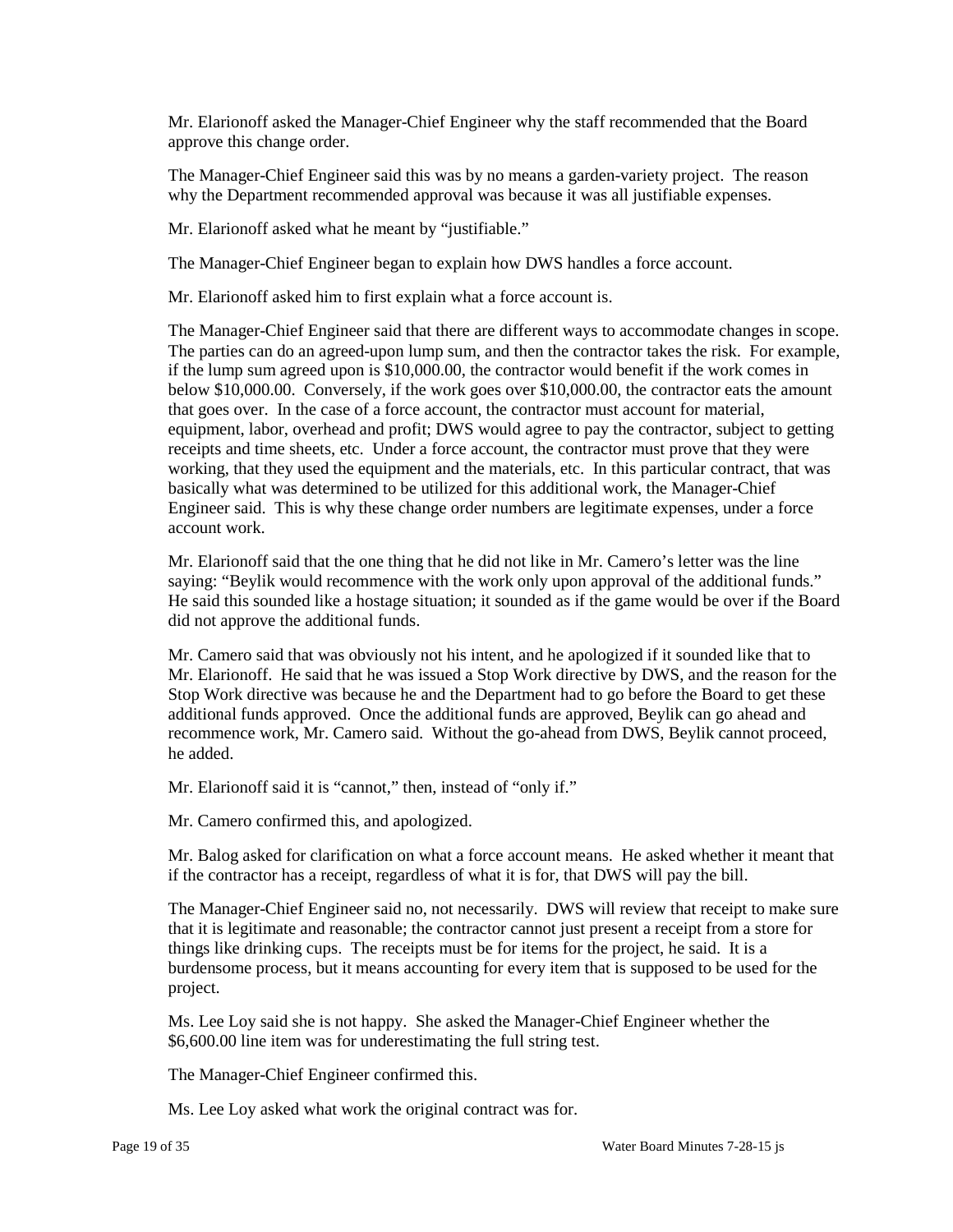The Manager-Chief Engineer said his understanding was that the original contract involved just extracting from the well the unit that was not operational.

 previous contractor, supposedly under warranty. However, Mr. Camero's understanding was that matters stand now amid these many change orders, Mr. Camero said. He noted that since that repair itself constituted only around 10 percent of the cost, compared to the material that was Mr. Camero said that under the original contract, the pump and motor had been removed by a it was not under warranty, so the Department went back out to bid. The scope at that time was very limited: the plan was to re-use the existing pump and to have the motor repaired, and then just go back down the well. That is why the contract number was very small, compared to where original contract, DWS has upgraded the motor, bought new pipe, upgraded the threads on the pipe, upgraded the discharge head, and purchased a new high-voltage junction box. The actual purchased, Mr. Camero said.

 included in the latest change order request. She said that she would have assumed that the assumed that the original contract included demobilization as well. Ms. Lee Loy said she just Ms. Lee Loy asked whether the original contract included the demobilization, which she noted is original contract required the repair of the pump, the installation, etc., and she would have wanted to make sure that some of these services were not included already.

Mr. Camero said that was a valid question; his company was not double-dipping on some of these costs. He said that he made sure that these costs were valid with the Department.

 Ms. Lee Loy asked the Manager-Chief Engineer what would happen if the Board rejected the change order request; she asked if it would mean that DWS would lack a source.

 done so far. The work will have stopped, the contract will be finalized, and then DWS will probably have to go out to bid to finish the remainder of the work, he said. The Manager-Chief Engineer said his understanding was that DWS is only obligated to pay up to the last approved change order, which would be Change Order No. 4. That is what DWS had contracted with Beylik, he said. If the Board votes against the latest change order request, DWS will only have what it has now, and DWS will pay Beylik for the work that the contractor has

Mr. Balog asked if it were possible to amend the change order request.

 The Manager-Chief Engineer said the Board could do that; he did not know if that would be acceptable to the contractor.

 Ms. Lee Loy said that there was a lot of stuff that was not acceptable, and she did not like it. She etc. She said that she wanted to send a message that the Board needs to be very smart about how it uses the money; this is a public trust. The public wants the Board to do a good job. Ms. Lee Loy said that as pushback, she wanted to amend this change order request, and remove the underestimated costs. These underestimated costs are not DWS's fault, and Ms. Lee Loy said she did not think that DWS should have to pay for it. She said that whoever looked at this force said that the Board and staff work very hard to ensure that DWS's contracts, scope of services, account should have been more mindful. She said that DWS cannot keep taking things like this, and the Board needs to push back. Ms. Lee Loy said that she wanted to see the underestimated costs for the full string tests be taken out.

 Mr. Takamine asked if it were within the Board's rights to amend the change order request within the force account process.

Ms. Self, speaking off mike, confirmed this.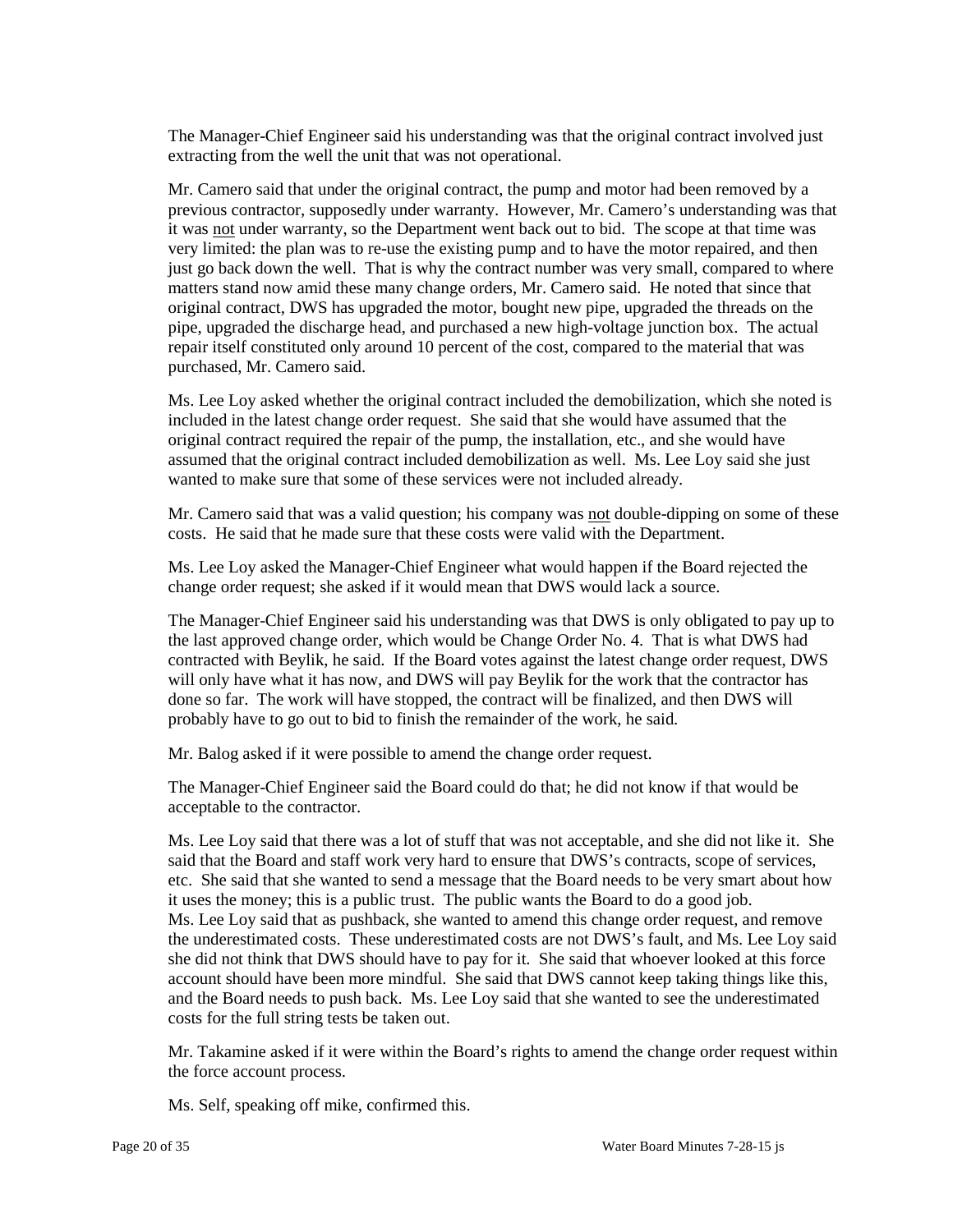Mr. Elarionoff said that he understood what Ms. Lee Loy was saying, but the only thing he was Mr. Elarionoff asked what a string test is. really unhappy about was the underestimation of the profit. He thought that should be separated out; Mr. Camero made a mistake and he will lose out on that percentage that he underestimated.

 Mr. Camero explained that when a submersible pump and motor are involved, the factory test uses the job motor to test the hydraulics of the pump. With a string test, the actual job motor is used for this test, he said. He confirmed that Beylik itself does not perform the string test.

 Mr. Elarionoff said he had a hard time understanding how the cost of the string test could have been underestimated.

 Mr. Arikawa said that he wanted to eliminate Bullets 2, 3 and 4 from the change order request, remaining part of the job. This, Mr. Arikawa, did not make sense to him unless this would finish with only Bullet 1 remaining, i.e., the shipping cost. He told Mr. Camero that he understood where he was coming from, and he understood what the Manager-Chief Engineer said. DWS needs to finish the account, pay Beylik off for the work they have done, and go for re-bids for the the job.

Chairperson Robinson asked Mr. Camero asked if this would finish the job.

 Mr. Arikawa said that if DWS goes out and re-bids for the remaining part of the job, the Department will be at Square One. DWS might as well have Beylik finish the job and have it over with, he said.

MOTION: Ms. Lee Loy moved that the Board go into Executive Session to discuss with Corporation Counsel any liabilities that the Board might have related to this project; Mr. Takamine seconded.

Ms. Self asked if the Board were tabling the original Motion.

Chairperson Robinson said that the Board was holding the original Motion in abeyance, pending its consultation with Ms. Self.

ACTION: Motion to go into Executive Session carried unanimously by voice vote.

 *(Executive Session began at 11:42 a.m., and ended at 12:17 p.m.)* 

Once back in regular session, Chairperson Robinson noted that the original Motion was to approve Beylik's change order request for the Hualālai Deepwell repair project.

AMENDED MOTION: Ms. Lee Loy moved to amend the original Motion, to provide a change order amount of a maximum of \$20,000.00; seconded by Mr. Balog.

 Chairperson Robinson recapped, saying that the Amended Motion provides for a contract amount not to exceed \$20,000.00, instead of the recommended \$46,442.00, and that the time extension of 95 calendar days (sic) would remain. He asked if 95 days was correct.

Mr. Camero and Ms. Lee Loy said that it was actually **92** calendar days.

 Ms. Lee Loy said that she had a hard time with this matter; she was not comfortable with paying strive for excellence in reviewing its contracts, bids, etc., and they expect the same when for errors and mistakes. She said that while everybody makes mistakes, the Board and DWS engaging in a contract. It is important that this pump gets back online; people need water.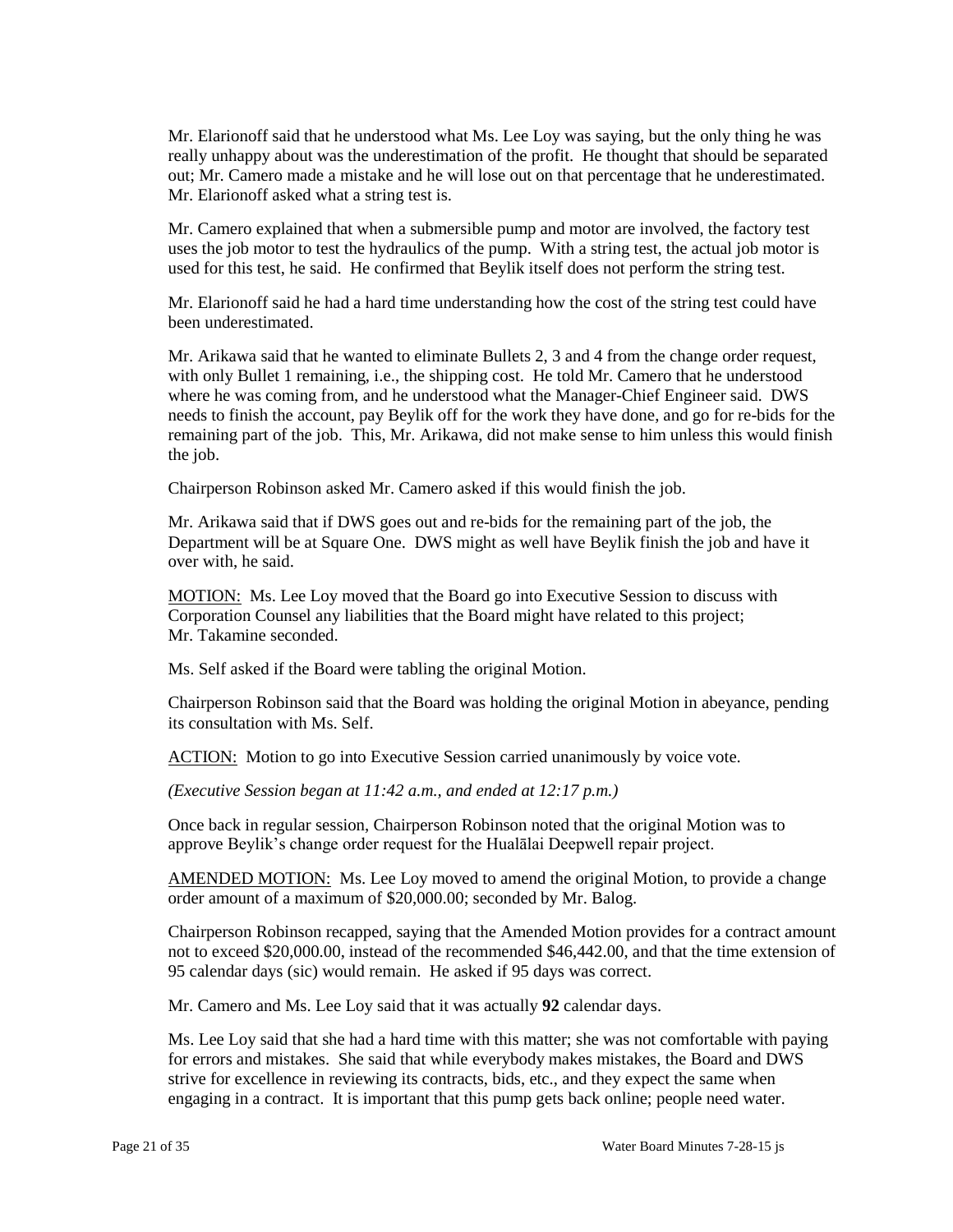Ms. Lee Loy said that she was comfortable with the revised change order amount, to finish the work and get back to other matters.

ACTION: Motion carried unanimously by voice vote.

 provide the \$20,000.00 and the 95 (sic) calendar days. Chairperson Robinson called for returning to the original Motion as Amended, which is to

ACTION: Motion as Amended carried unanimously by voice vote.

Chairperson Robinson asked Mr. Camero if he was okay with doing the work and finishing up the project.

Mr. Camero said he was okay with finishing the work and completing the project.

#### 8) SOUTH KONA:

## A. **JOB NO. 2015-1021, KE'EI D DEEPWELL INCOMING SWITCHGEAR MAINTENANCE:**

 bids received for this contract. Staff will obtain quotations in the best interest of the Department. Bids for this project were to be opened at 2:00 p.m. on July 23, 2015. However, there were no

Chairperson Robinson asked what happens now that no bids were received.

The Manager-Chief Engineer said that DWS will explore other procurement methods to have the work completed; typically, DWS will go out and solicit quotations.

#### 9) KA'U:

### A. **JOB NO. 2015-1024, HAWAIIAN OCEAN VIEW ESTATES DEEPWELL REPAIR:**

Bids for this project were to be opened at 1:30 p.m., on July 23, 2015.

 Due to some questions regarding the bid, DWS decided to postpone the bid until The Manager-Chief Engineer noted that this Item was not included in the Supplemental Agenda. August 13, 2015, and it will appear on the August Board Agenda as a routine Agenda Item.

 Chairperson Robinson asked what is happening in Ocean View in the meantime; he asked whether the residents were able to get any water.

The Manager-Chief Engineer said the well is still operational, but it is showing signs of potential failure. Therefore, DWS proactively decided to put this project out to bid for replacement or repair, instead of waiting until the well went down. If the well were to go down, DWS would be stuck having to do an emergency procurement.

Chairperson Robinson noted that when DWS first did the well, there was a problem with variations in the electrical supply.

The Manager-Chief Engineer said yes, those electrical conditions still persist in the area. This well was put in as a larger-capacity well, and DWS had hoped it would be more robust and therefore able to accommodate the power fluctuations. Nevertheless, the well is showing signs of potential failure.

Mr. Elarionoff asked if the signs of potential failure lay in the motor itself.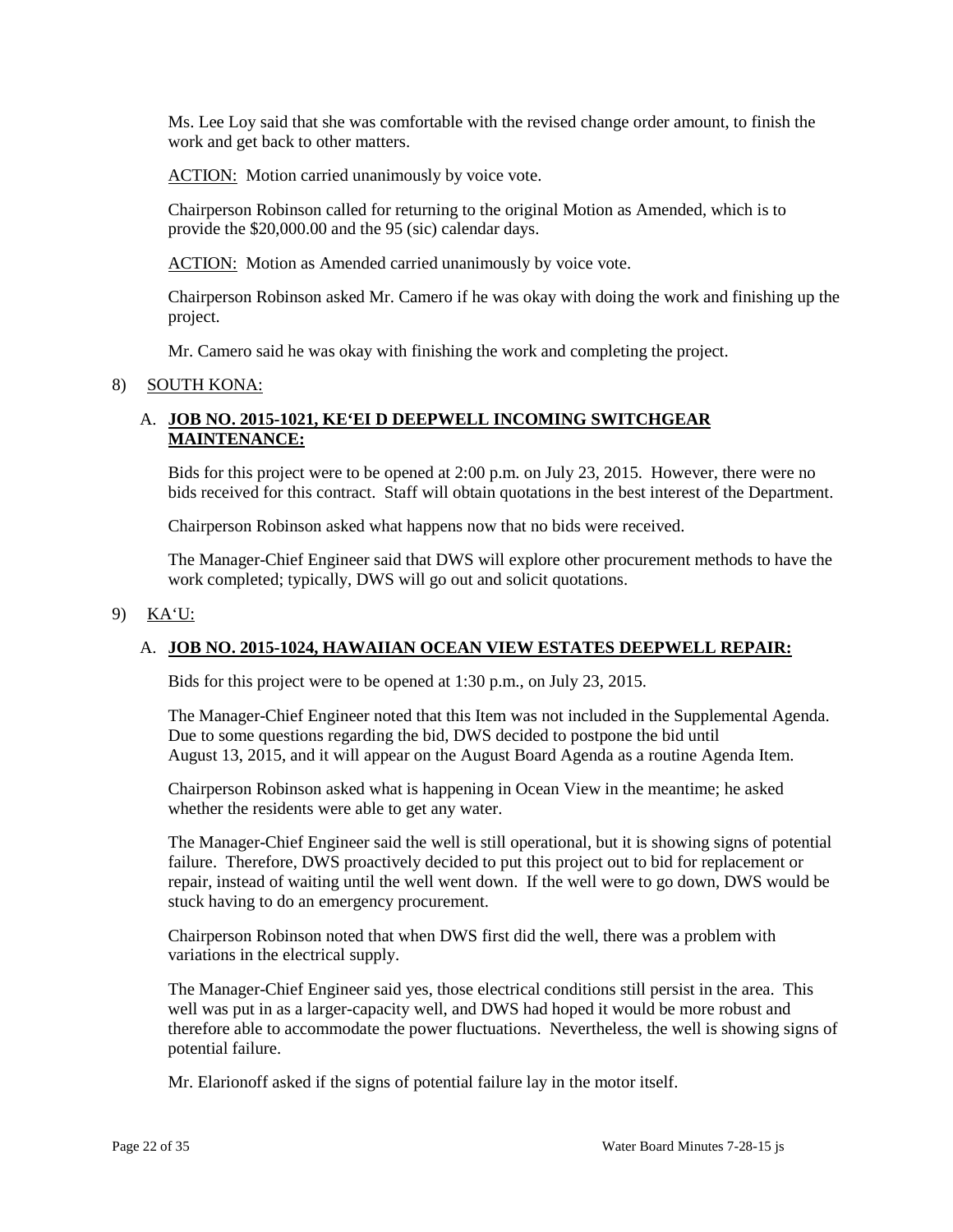Mr. Takamoto, the project engineer, said that when the well was last repaired and tested, the normally run this type of equipment, he said. The Department is concerned that the well is speed of the pump was 100 gallons per minute (GPM), but its current levels have dropped to around 84 GPM. This is far below its normal range, i.e., below the range where DWS would showing signs of reduced capacity, and failure may be imminent, Mr. Takamoto said.

Chairperson Robinson asked if the problem lay in the electrical supply or the motor.

Mr. Takamoto said the problem involves the pump, not necessarily the motor. He said the impellers in the pump assembly are wearing down, and therefore the well is losing capacity.

 Mr. Elarionoff asked why it is wearing down; he asked if it was the electrical grid or due to inferior materials.

 Mr. Takamoto said that it was because of the speed at which DWS is running the pump; it is not in the typical range that the pump was designed for. That pump should normally be running at around 300 GPM, but it is only running at 100 GPM, which is far below its normal operating range.

 Mr. Elarionoff said he did not understand why the impellers should be affected if the pump operates at a lower-than-normal range.

 Mr. Takamoto said it is because the pump is operating in a range that it was not designed for; the impellers are wearing out more rapidly than they would if the equipment was run as designed.

Chairperson Robinson said it was like driving a Ferrari in a 35-mph zone.

Mr. Balog asked if DWS had plans for a second, back-up well in the area.

 The Manager-Chief Engineer said there no concrete plans yet. DWS has been having informal solids. These issues indicate that this is not an ideal aquifer to be pumping potable water from. discussions with the Commission on Water Resource Management (CWRM) staff. However, the water quality with this particular well is not ideal; there is warm water, and a lot of dissolved Before investing in another well, DWS wants to make sure to address those concerns, he said.

 Mr. Balog said that DWS should at least explore some other options, lest the well go down and DWS ends up hauling water.

 The Manager-Chief Engineer said that when the well went down in the past, it was a burden for the community. However, DWS has resources available in Wai'ōhinu and Ho'okena. He noted that the Ocean View well is just a spigot and standpipe facility; it is not a water distribution water system.

 Mr. Elarionoff asked why the Department does not simply run the pump at a higher speed, if the problem with the impellers is that the pump is running at low speed.

 Mr. Inaba explained that there is a limit on how much DWS can pump out of that well. The water, in order to minimize the impact on the aquifer. Department found during a test-pumping of the previous replacement, the chloride levels started to elevate when the GPM rose to 120. As a result, DWS is limited on the rate at which it pumps

Mr. Elarionoff asked for confirmation that DWS is forced to run the pump at a lower rate, which causes the pump to break down sooner.

Mr. Inaba confirmed this, and said that DWS needs to be responsible with the well.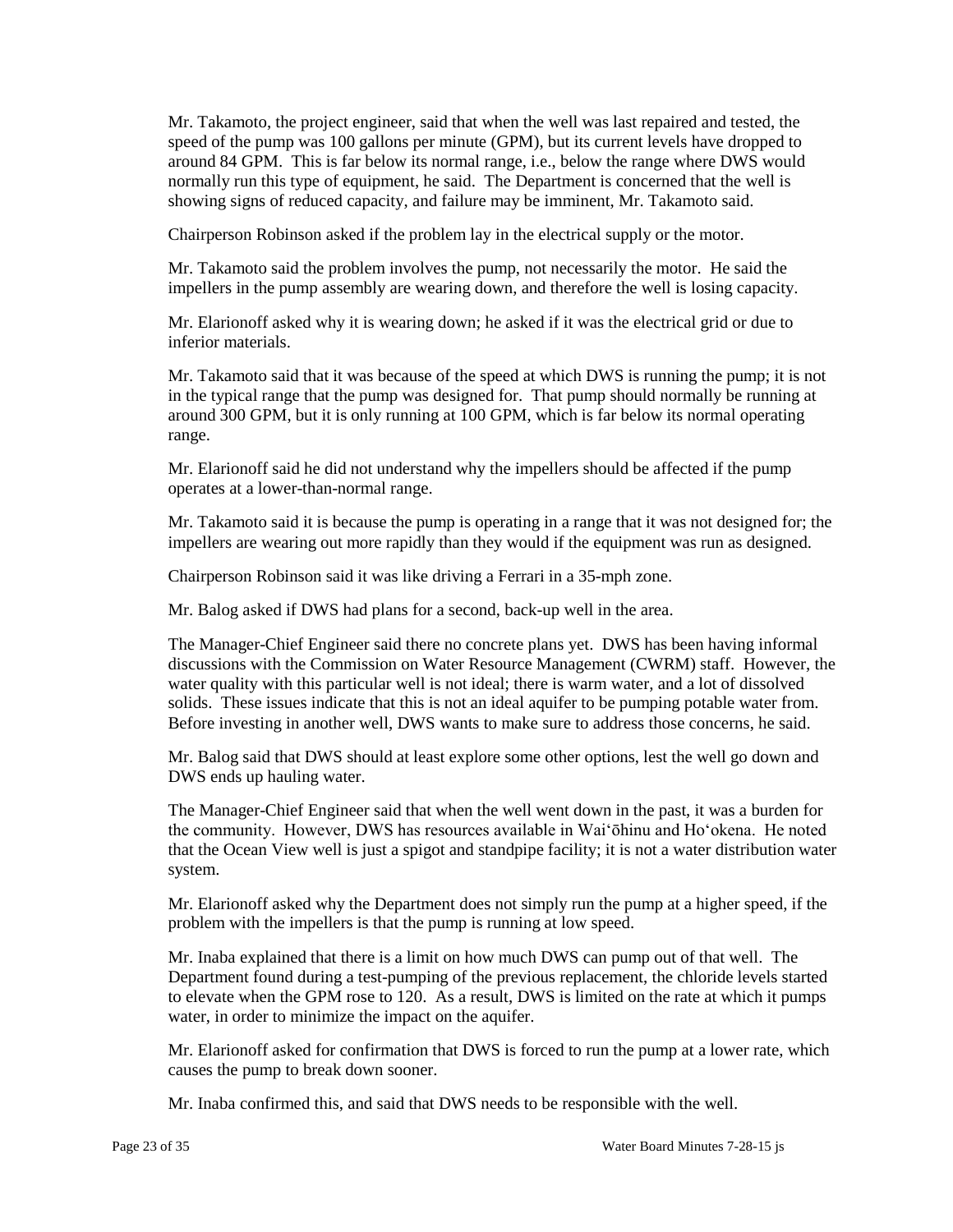The Manager-Chief Engineer said that when the well was originally built, the spec motor had a capacity of 100 GPM. That motor failed, and DWS thought that the possible cause was the accommodating fluctuations in power, while still remaining operational, he said. DWS put in a GPMs. The Department tried to operate it at higher GPMs, until the water quality issue forced fluctuating power. As a result, DWS decided to put in a higher-capacity motor, in hopes of larger-capacity motor with a variable speed drive, which would allow operation at different DWS to go back down to 100 GPMs. The Manager-Chief Engineer said that the thought was that at least DWS got a more robust motor that would withstand the electrical fluctuations, but the impeller situation arose.

 Chairperson Robinson asked whether the issue involving the water haulers in Ocean View had been resolved.

The Manager-Chief Engineer said that the Legislative Auditor had closed the books on that.

### 10) MISCELLANEOUS:

### A. **DEDICATIONS:**

 The Department has received the following documents for action by the Water Board. The water system has been constructed in accordance with the Department's standards and is in acceptable condition for dedication.

#### **1. GRANT OF EASEMENT AND BILL OF SALE**

No. of Lots:  $n/a$  Zoning:  $n/a$  Final Inspection Date: 7/15/2015 Project Name: Palani Ranch Well No. 1 Grantor/Seller: Palani Ranch Company, Inc. Tax Map Key: (3)7-4-002:008 (Portion) Facilities Charge: n/a Water System Cost: \$5,058,903.02

### **2. DEED**

Project Name: Palani Ranch Well No. 1 (Same as above) Grantor/Seller: Palani Ranch Company, Inc. Tax Map Key: (3)7-4-002:021

 The Manager-Chief Engineer recommended that the Water Board accepts these documents subject to the approval of the Corporation Counsel, and that either the Chairperson or the Vice-Chairperson be authorized to sign the document.

 Mr. Inaba noted that the Deed is for the parcel where the well site is located, and the Grant of Easement is for the transmission facility.

ACTION: Mr. Arikawa moved to approve; seconded by Ms. Lee Loy, and carried unanimously by voice vote.

Chairperson Robinson noted that with the change in ownership of these facilities, DWS's balance sheet will show an increase of about \$5 million.

### B. **POWER COST CHARGE:**

Departmental power costs have declined as a result of a decline in Hawai'i Electric Light Company (HELCO) billings for electricity for the Department's wells and pumps. The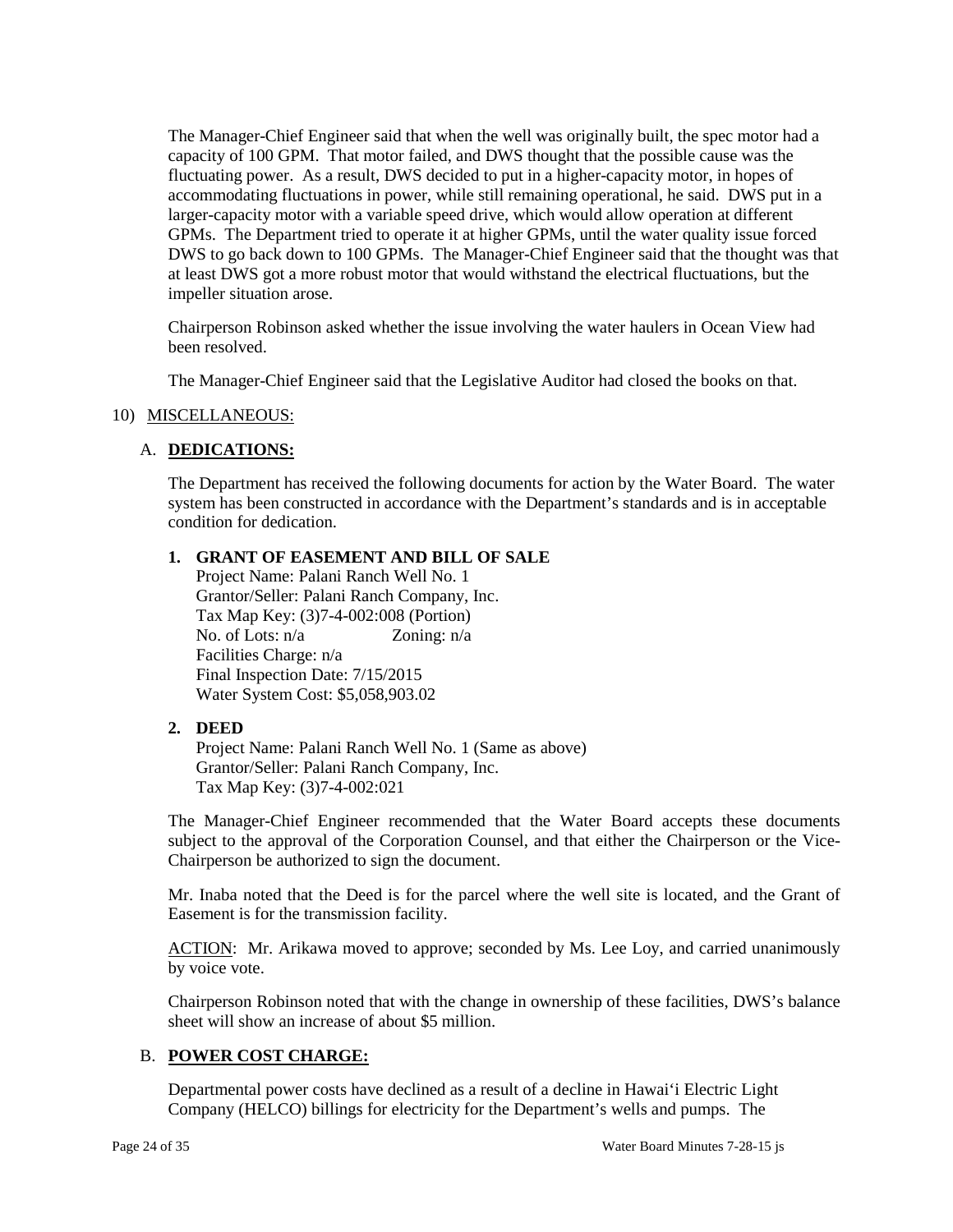to reflect this decline. In order to accept public testimony on this change, a Public Hearing Department proposes reducing the Power Cost Charge from \$2.32 to \$1.85 per thousand gallons should be scheduled before the new Power Cost Charge is reduced.

The Manager-Chief Engineer recommended that the Board approve holding a Public Hearing on August 25, 2015, at 9:45 a.m., to receive testimony on reducing the Power Cost Charge from \$2.32 to **\$1.85**, effective September 1, 2015.

MOTION: Mr. Balog moved to approve; seconded by Mr. Takamine.

 room to balance out or stabilize, and it would give the Board a chance to see if the right decision Mr. Elarionoff said that he could not understand why the effective date needed to be September 1; he asked why it could not be October 1 instead. He suggested that this date would provide more was made.

 The Manager-Chief Engineer explained that this was a topic for the Board to discuss. He noted that the staff had pondered whether the way the power cost formula is calculated should be changed. The way it is calculated now is based on the duration of time between now and the last Manager-Chief Engineer said. He noted that the Board in the past had decided to do it that way. basis. He said that one thought that came to mind was to change the formula; instead of just month moving average. He said that the intent with the current formula was to accommodate Power Cost adjustment. In the current case, there was just a short interval between now and the previous Power Cost adjustment, and that is why there was a dramatic decrease. If the Power Cost goes up two months later, the Board has the opportunity to bring it back up again, the Prior to that decision, DWS only had the ability to modify the Power Cost Charge on an annual looking at the period between the last Power Cost adjustment and now, DWS could look at a 12changes in energy costs more efficiently, rather than having to wait a year.

Mr. Elarionoff asked whether the current formula requires more paperwork.

The Manager-Chief Engineer confirmed this.

Mr. Elarionoff asked whether that was more efficient or more cumbersome.

The Manager-Chief Engineer said that it was more cumbersome for staff, but more efficient for the customers.

Mr. Elarionoff asked whether it justified the cost effect.

The Manager-Chief Engineer said that as a water customer, he would say yes. That was the intent behind why the current Power Cost formula was established. However, if the Board has concerns, DWS can revise the calculation.

 Mr. Elarionoff said he did not know about revising the calculation. The effective date is what he was concerned about, he said. He said the effective date should be postponed at least another month to get some idea of stabilization.

 The Manager-Chief Engineer said the intent was to put the Power Cost adjustment into effect as soon as possible, to reflect current prices. To wait a month, the Power Cost might change, and that \$1.85 may no longer be the number, he said.

Mr. Elarionoff asked for clarification that DWS can adjust the Power Cost every two months.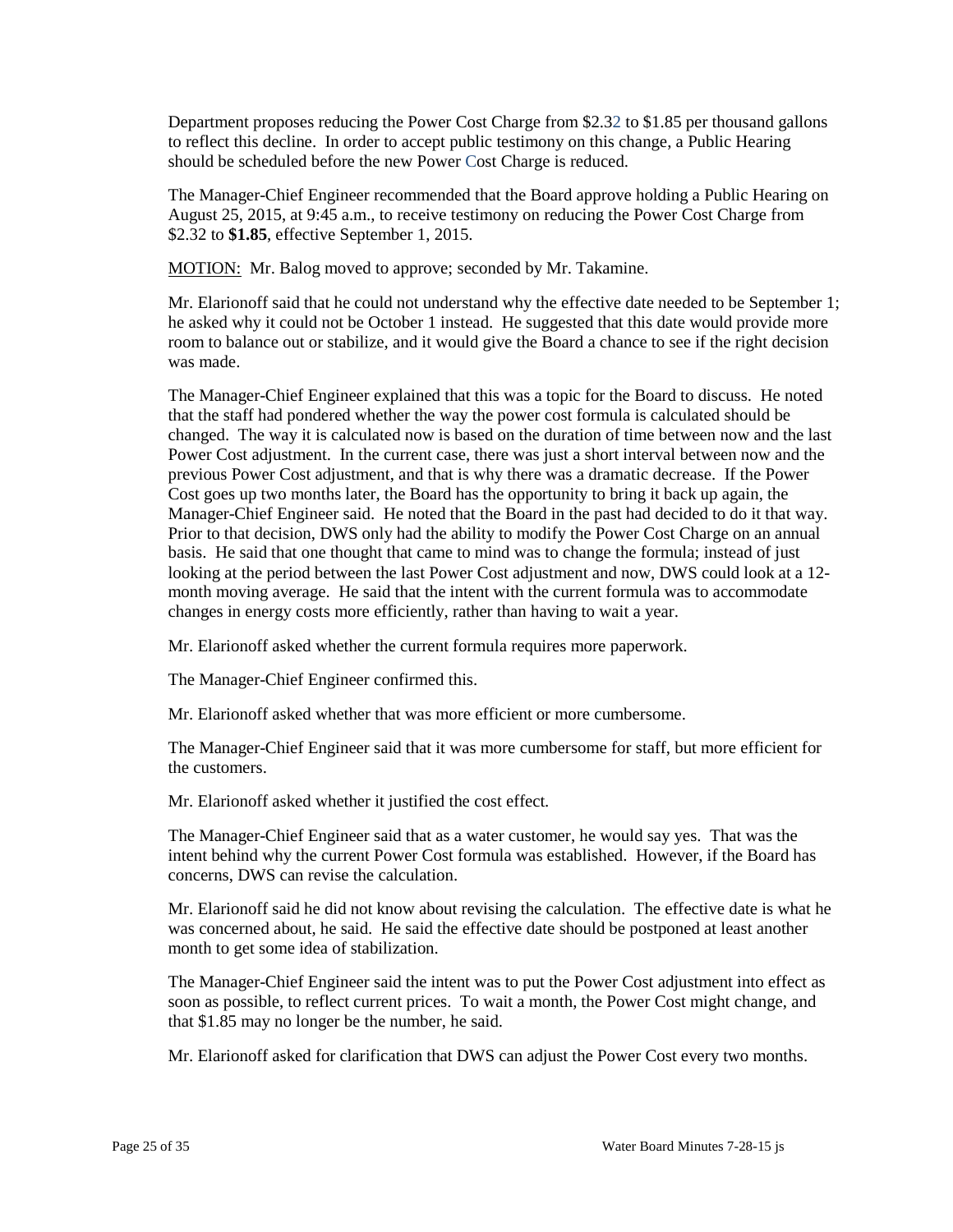two months; prior to the most recent Power Cost adjustment, DWS held the price for a couple of The Manager-Chief Engineer confirmed this. He said the Board did not have to adjust it every years.

AMENDED MOTION: Mr. Elarionoff moved to amend the original Motion, to change the effective date to October 1, 2015, instead of September 1, 2015.

Chairperson Robinson asked if there were a second.

Mr. Elarionoff said that was okay; it did not hurt his feelings.

Chairperson Robinson said the Amended Motion died for lack of a second, so the Board would go back to the original Motion, to have the effective date be September 1, 2015, with the Public Hearing to be held on August 25, 2015.

ACTION: Original Motion carried unanimously by voice vote.

Chairperson Robinson asked the Manager-Chief Engineer how long the next Item would take; he was thinking of lunch and finishing the meeting.

 The Manager-Chief Engineer said he could be as quick as possible, but there were quite a few more Items to go before the meeting was over.

 Mr. Balog, and carried unanimously by voice vote. ACTION: Ms. Lee Loy moved to recess for lunch, to resume at 1:00 p.m.; seconded by

*(The meeting recessed for lunch at 12:38 p.m., and resumed at 1:15 p.m.)* 

# C. **PROFESSIONAL SERVICES AGREEMENT - WATER USE AND DEVELOPMENT PLAN UPDATE – PHASE 2:**

 Management (CWRM) as an approving agency, the Water Use and Development Plan (WUDP) Due to unforeseen additional scope of work required by the Commission on Water Resource Update currently contracted with Fukunaga & Associates, Inc., will be revised to complete the Keauhou Aquifer System Area (ASYA).

The proposed Phase 2 of the WUDP Update will include source and infrastructure development strategies, as well as traditional and cultural practices (including non-consumptive) uses of water for the Keauhou ASYA, and the entire update of the Waimea ASYA.

 The *original* scope approved by the Board in May 2014 was to update the WUDP for two aquifer sector areas, Hualālai and West Mauna Kea (which includes the Keauhou ASYA and Waimea ASYA, respectively). This was because of new, updated information that was not available at the time that the WUDP was being done.

During this latest update, there have been numerous changes in the scope of work which were requested and subsequently approved by CWRM, in order to address concerns raised amid the petition to designate the Keauhou ASYA.

This project will require a consultant which would be procured through professional services procedures. Based on the updated scope of work expectations, it is anticipated that this contract will be approximately \$100,000.00, and will be funded from the Department's Capital Improvements Budget (CIP). It is anticipated that this update will take approximately one year to complete.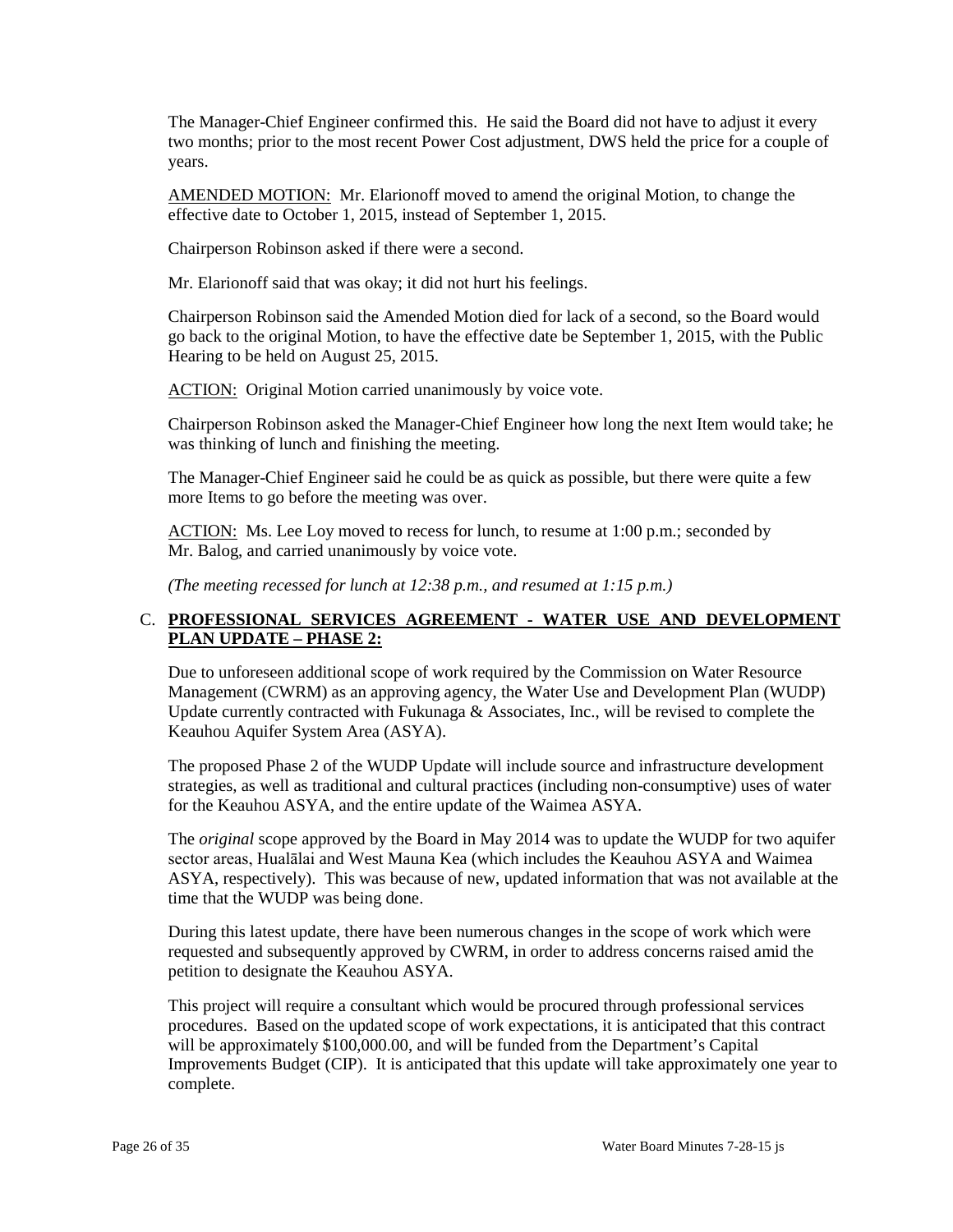The Manager-Chief Engineer recommended that the Board approve the Water Use and Development Plan – Phase 2 as a project to be added to the Department's Fiscal Year 2016 CIP Budget.

MOTION: Mr. Arikawa moved to approve; seconded by Mr. Balog.

 The Manager-Chief Engineer said that the staff did a good job of summarizing the status of the information available, which the staff thought warranted an update of the WUDP. This had to be staff and various CWRM meetings, CWRM has requested that DWS do a number of other things; these are sensible things that simply were not included in the original scope. DWS is trying to good working document for DWS and the County to use for water use and development going Water Use and Development Plan (WUDP), and why it is necessary to come back before the Board to ask for additional funding. When DWS originally scoped out the project, there was new vetted through CWRM approval of the scope, etc., he said. Based upon discussion with CWRM provide what CWRM needs to make the decision that it needs to make; this update will also be a forward, the Manager-Chief Engineer said. DWS is asking for an additional \$100,000.00 to secure a consultant to do this update. The Department will go through the normal Professional Services procurement.

 Ms. Lee Loy asked for confirmation that this update arose out of the conversation related to the designation of the aquifer. She asked if the measuring of the Traditional and Cultural practices, i.e., the non-consumptive uses, were part of CWRM's Preliminary Order.

 The Manager-Chief Engineer said that the Traditional and Cultural practices was part of what this WUDP update. DWS told CWRM that this was doable, although it was not clear what kind sides appear to be okay with that, he said. DWS discussed with CWRM staff, who asked DWS to incorporate some component of that into of details that DWS would be able to glean. However, DWS said it would do what it could. Both

 Ms. Lee Loy said she was trying to understand a "measurable" of Traditional and Cultural practices, and asked whether it was instead a cumulative view of all of the different cultural practices throughout the region, which includes the Keauhou aquifer system and the Waimea aquifer system.

 assessing the Traditional and Cultural component of this WUDP, DWS will try to do some outreach by talking to people. DWS has already combed through a couple hundred one's project is – not down at the shoreline. DWS went through that exercise, regardless, he said. DWS will be trying to see what it can glean, but there is no definitive conclusion that the Department expects out of this effort, the Manager-Chief Engineer said. The Manager-Chief Engineer said that this Phase 2 update will focus on Keauhou. As far as environmental documents to see what could be gathered from those. Unsurprisingly, those documents are really only site-specific; therefore, any impacts will be evaluated here, where

 Chairperson Robinson asked whether the letter to CWRM from the Mayor's Office was related to the WUDP update.

 The Manager-Chief Engineer said that it was somewhat independent of this effort. He believed that letter was a response to the Preliminary Order of December 29, 2014, which basically asks that the County and the National Park engage in discussions to avoid designation, if possible. There has been some back-and-forth movement, with NPS having presented some things, and the County having presented, with this last letter, an alternative path to designation. Regarding the WUDP update, DWS will incorporate any findings regarding the Traditional and Cultural component into this document.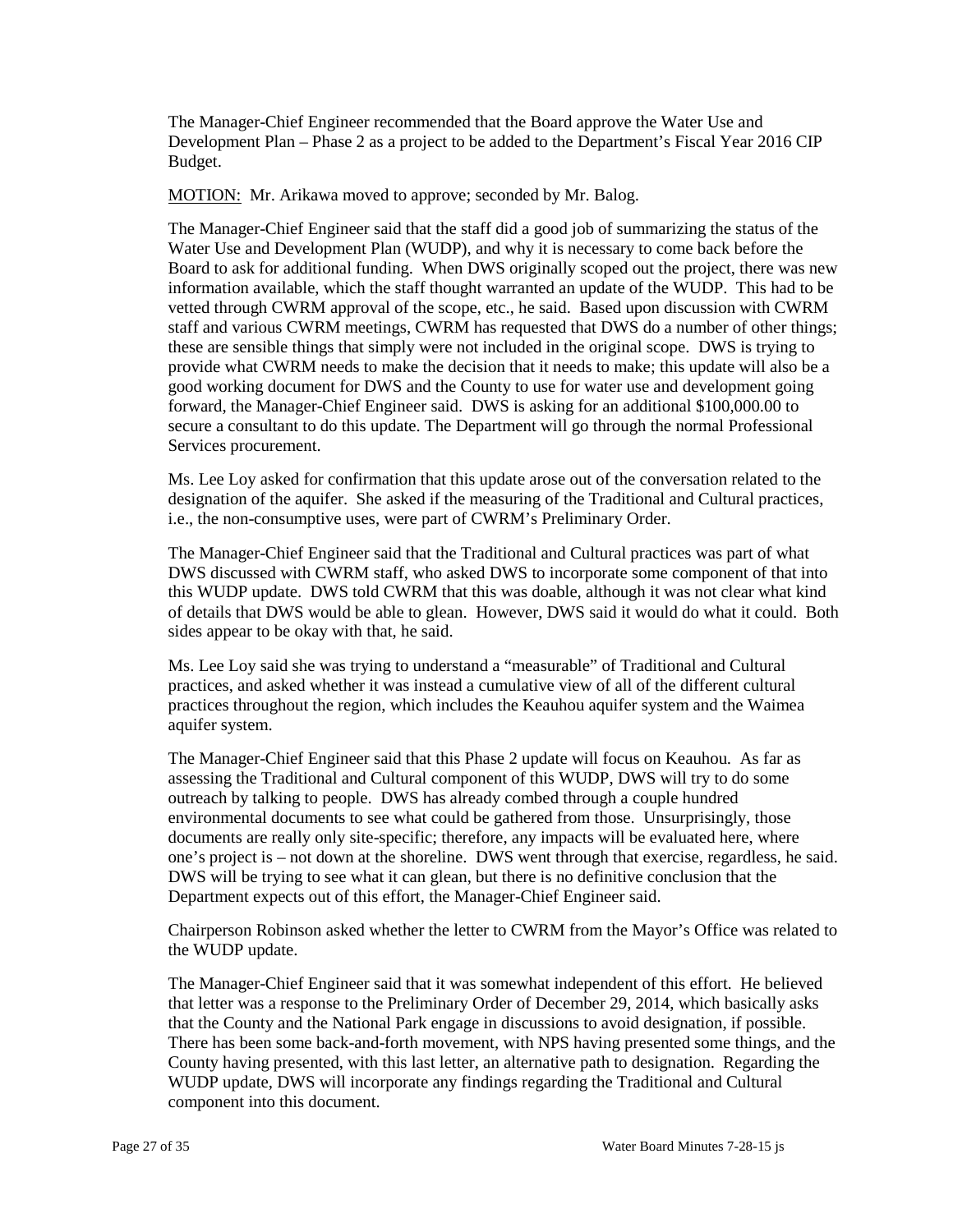ACTION: Motion carried unanimously by voice vote.

# D. **UPDATE RE: NATIONAL PARKS SERVICE'S PETITION TO DESIGNATE KEAUHOU AQUIFER AS A GROUND WATER MANAGEMENT AREA:**

 the West Hawai'i Civic Center. There is no Agenda posted yet, but the Items might include the yet. He noted that CWRM meetings normally start at 9:30 a.m. The Manager-Chief Engineer said there will be a CWRM meeting on August 17, 2015, in Kona at designation and possibly the other petition to designate a smaller area. DWS expects to present its WUDP and possible Phase 2 scope, he said. However, nothing is firmed up on the Agenda

Ms. Lee Loy asked whether a decision on the designation would be made on August 17; she asked if this meeting will just involve more additional information.

The Manager-Chief Engineer said he honestly did not know. A decision on the designation will have to be listed on the Agenda as an Action Item, he said.

Ms. Lee Loy asked if the WUDP, that has already been completed and submitted to CWRM, will be discussed at a CWRM meeting on August 11 or 13.

 CWRM cancelled its July meeting. However, the WUDP is not going to be on that Agenda. The Manager-Chief Engineer said that CWRM would be meeting on August 11, 2015, noting that CWRM is going to wait until the Kona meeting for that Item; there are likely to be comments from CWRM staff on the WUDP. DWS staff have been working with CWRM staff to resolve whatever comments that CWRM staff had on DWS's draft Phase I, he said.

## E. **EXECUTIVE SESSION RE: NATIONAL PARKS SERVICE'S PETITION TO DESIGNATE KEAUHOU AQUIFER AS A GROUND WATER MANAGEMENT AREA:**

No Executive Session was held.

# F. DISCUSSION OF AMENDING RULES AND REGULATIONS REGARDING PLACING **RESPONSIBILITY WITH PROPERTY OWNERS FOR TENANTS' DELINQUENT BILLS:**

(*This Item was deferred from the June 23, 2015, Board meeting.)* 

 Ms. Lee Loy said that she understood that the draft of the Amended Rules was going to be circulated among the staff for comment; she was not sure if it had made it around or not.

The Manager-Chief Engineer apologized and said that staff may have misunderstood; nothing was circulated aside from what had previously been drafted.

 Deputy Corporation Counsel Kathy Garson, had done some modifications and refinement of the language of the Rule related to establishing water service. The move to amend the Rules arose enable DWS to put a lien on properties for unpaid water bills. That initiative failed, and now the Board is trying to resurrect the idea of addressing a Rule amendment. Ms. Lee Loy said that she would get to the Board the last draft of what Ms. Garson did. That is what she wants to have Ms. Self is also interested in this matter, because the mechanism of how to collect delinquent *sewer* bills needs to be addressed. Ms. Lee Loy said she would get that last draft to Ms. Self and Ms. Lee Loy explained to the new Board members that she, Chairperson Robinson and thenamid delinquent customers and the question of how to collect unpaid water and sewer bills. A year ago, Ms. Lee Loy attempted to go through the Legislature with proposed legislation to DWS staff provide comments on, from a function-and-form standpoint. Ms. Lee Loy noted that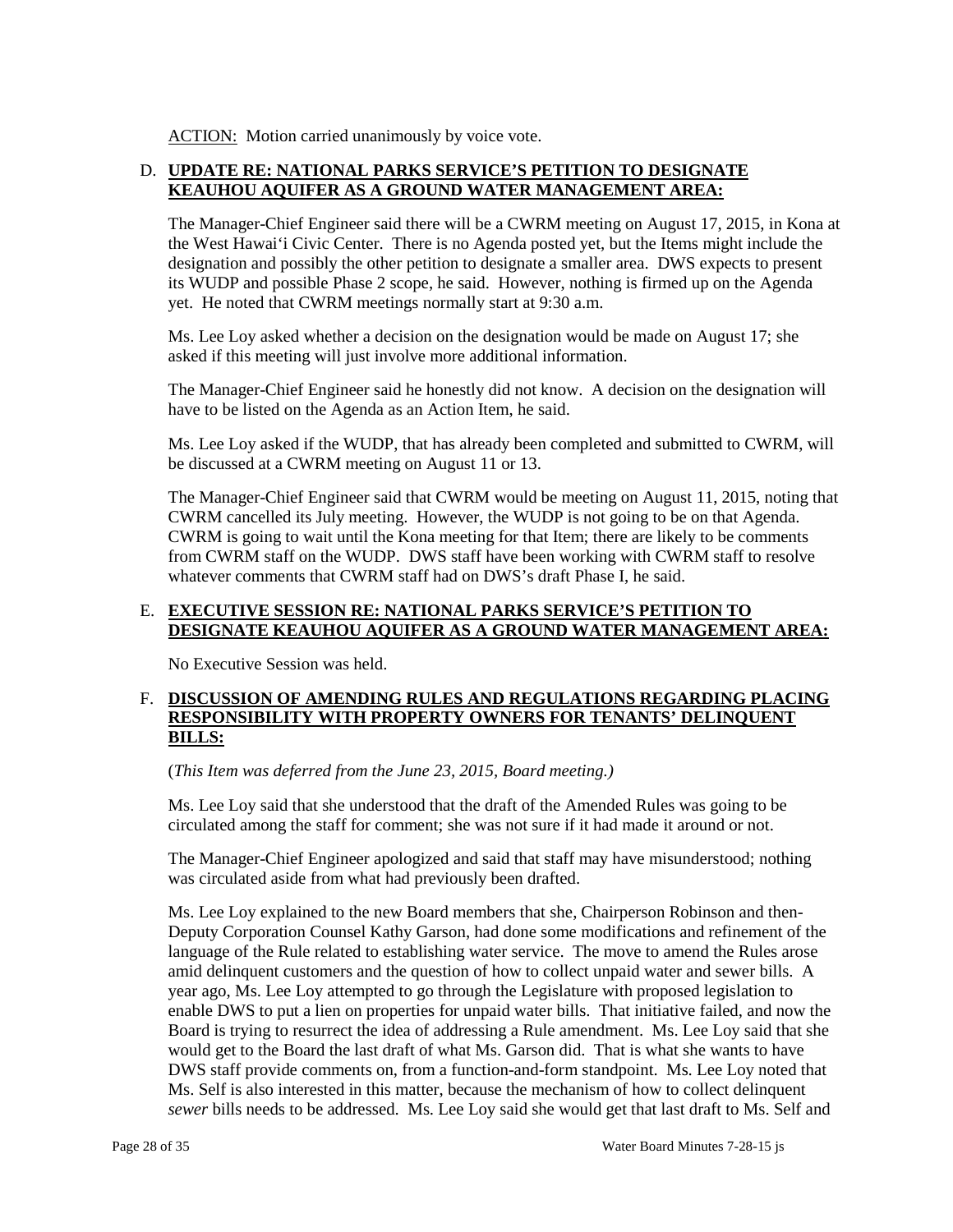the Manager-Chief Engineer; she asked that the staff review it over the next month, with an eye to from the sewer division of the Department of Environmental Management. She explained to the new Board members that some people do not pay their sewer bill, but they pay their water bill. how the amended Rule would affect DWS work from a practical standpoint. She noted that the Board's drafting of the amended Rule was taken from an academic standpoint, but the Board wants to be sure that the amended Rule will work. That is the kind of feedback that Ms. Lee Loy said she is seeking from staff. In the meantime, Ms. Self will have the opportunity to seek input To initiate a water shutoff for failure to pay a sewer bill poses a challenge, she said. Providing that mechanism to collect delinquent sewer bills was the other component of the amended Rule, Ms. Lee Loy said.

Mr. Elarionoff asked if Ms. Lee Loy thought that passing the burden on to the landlord would work.

 Ms. Lee Loy said that the ideal would be to have water as a service that is *appurtenant* to that real property. In past cases, a tenant would run up a water bill and walk away from that water bill. A new tenant would come in to apply for water service on that property, and DWS would be unable to collect that unpaid bill. Therefore, Ms. Lee Loy and her committee refined the Rule language to make it clear that the water service is appurtenant, or belonging to, the real property itself. This would make the water service agreement between DWS and the real property tax owner. The question is, from the staff's standpoint, how to make that happen. The other issue that the amended Rule deals with is how to deal with delinquent sewer bills, where the customer pays his water bill.

Mr. Elarionoff asked how other utilities such as electric, telephone, or cable handle delinquent bills.

Ms. Lee Loy said they shut off the service.

Ms. Self agreed that service was shut off, with proper notice.

 Mr. Balog raised the idea of pre-paid water meters; he asked if that option could be explored. He suggested that real property owners might want to make tenants be on a pre-paid meter.

 Ms. Lee Loy said that this was an alternative that DWS could explore. She said a pre-paid meter would be like a pre-paid cell phone, whereby a person pays for the service first and uses it up. could be an option, especially for rental units. DWS is just the opposite: the customer uses the water first, and DWS bills them. Pre-paid meters

Mr. Elarionoff said that makes sense, noting that drivers don't *use* the gasoline in a car and pay for it later.

 service. DWS just wants equal standing with other utilities, he said. Chairperson Robinson noted that when a tenant absconds without paying the electric bill, the owner of the property is told by the utility to pay the back bill before the utility would reinstate

Ms. Lee Loy said that is all that the Board is trying to do – to close that gap.

 Chairperson Robinson said that next month, the staff will have had a chance to review the last draft of the amended Rule, and will provide input to the Board.

# G. **MONTHLY PROGRESS REPORT**: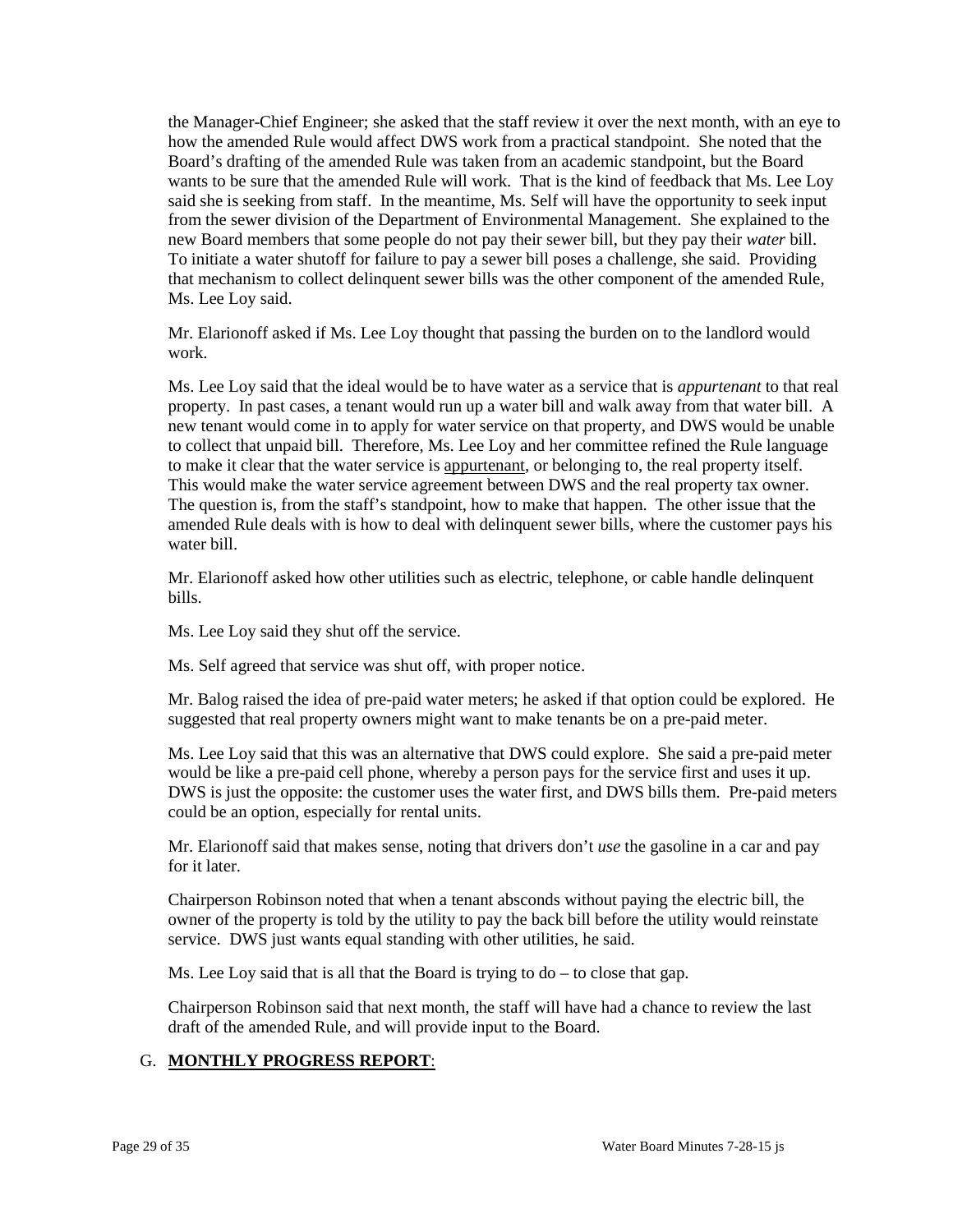Chairperson Robinson asked whether there are currently four contracts among the works in progress.

 Mr. Inaba confirmed this. He noted that the Kapulena Well Development – Phase 2 is just about to go to bid as well.

Chairperson Robinson asked whether the Ola'a No. 6 Production Well and 1.0 MG Reservoir project was almost done.

 outcome will be; DWS, the contractor and the sub-contractors have been meeting to resolve various issues that arose during that project. Mr. Inaba said that DWS and the contractor are reviewing documentation to see what the final

 about the total amount of \$3.444 million and the paid-to-date amount of \$1.169 million. He Turning to the Queen Ka'ahumanu Highway Widening project, Chairperson Robinson asked asked whether DWS had actually paid \$1.169 million, or \$3.444 million.

 Mr. Inaba said that the \$3.444 million was the total contract amount, plus the contingency. These were certified funds that were paid to the State. He clarified that the \$**1.1648** million was paid to the contractor.

 contractor. He said that DWS paid the State when it cut them a check for that full \$3.444 million. The Manager-Chief Engineer clarified that the \$1.1648 million was not paid by DWS to the

# H. **REVIEW OF MONTHLY FINANCIAL STATEMENTS:**

 Mr. Sumada said that June is the Fiscal Year end; the auditors are looking at the books now, and will finish up in September. The County had hired them on a four-year contract. The auditors will report to the Board once the audit is done, Mr. Sumada said.

Mr. Elarionoff asked what long-term debt, listed on Page FS2, meant.

Mr. Sumada explained that long-term debt is made up of general obligation bonds that the County acquires on behalf of DWS. DWS primarily uses the bond proceeds to pay for construction. The Department pays back the bond over 20 years; this constitutes a long-term obligation.

Mr. Elarionoff asked what standby charges are.

Mr. Sumada said that standby charges are found on a typical water bill, and they represent a minimum monthly charge for service. Regardless of how much water a customer uses or does not use, the customer is charged this standby charge, which is a charge for having the connection.

 Mr. Elarionoff asked about the item on Page BUD1 listed as "Tree Removal at WOP," for \$128,000.00.

 the Waiākea Office Plaza, which is DWS's main office, on Kekūanāo'a Street. He said that the Mr. Sumada said that was how much it cost to remove the eucalyptus trees that were growing at tree removal involved a grove of eucalyptus trees standing more than 100-feet tall in the front of the building, and a large banyan tree in the back.

### I. **MANAGER-CHIEF ENGINEER'S QUARTERLY UPDATE:**

 Looking at the spreadsheet provided, Chairperson Robinson noted the entry regarding high-speed Internet connectivity, and said that item was approved a year and a half ago.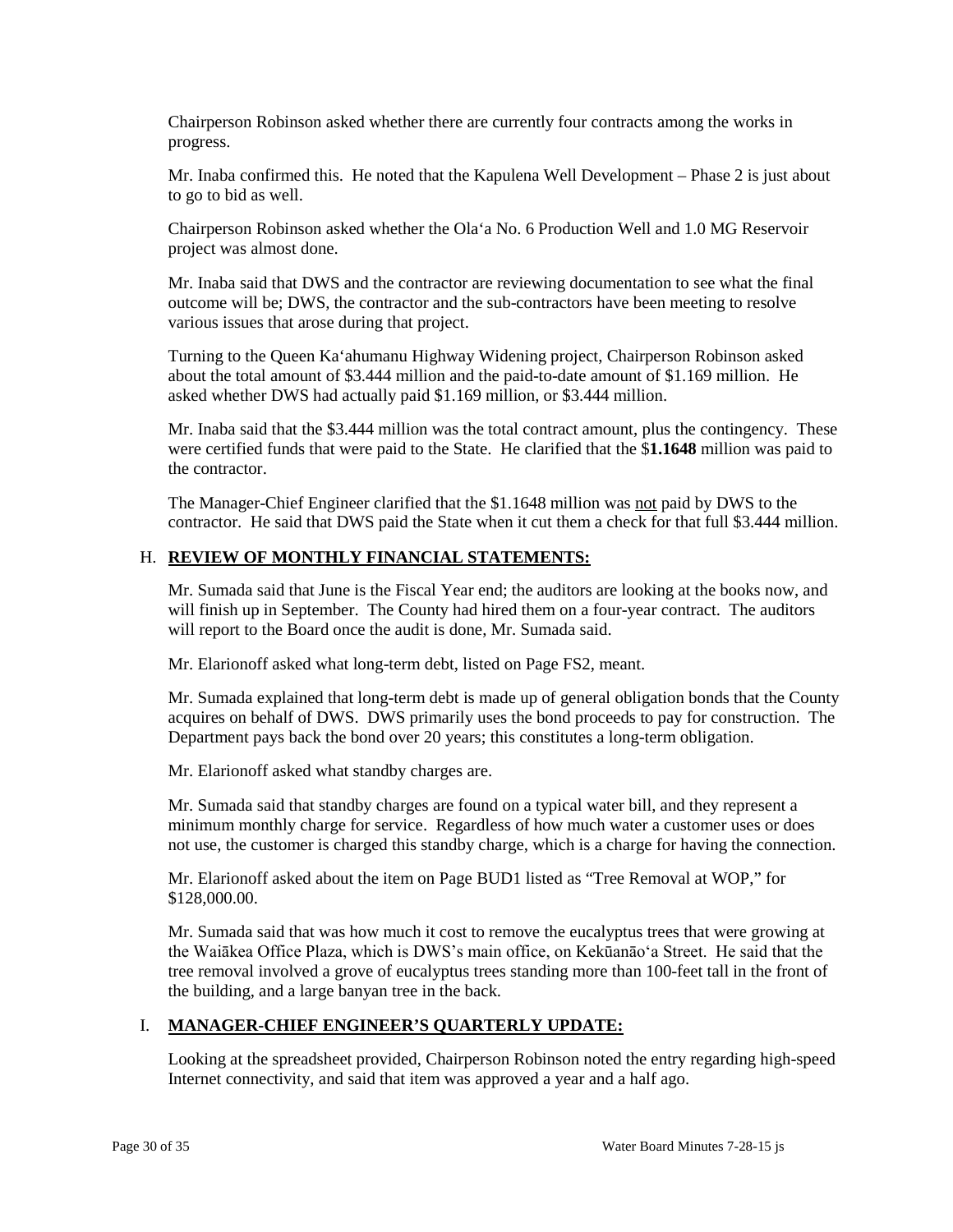districts: Kona, Waimea and Ka'u. At this point, it is up to DWS to make sure that its hardware plans, etc., in a reasonable fashion, he said. With high-speed connectivity, the district will no The Manager-Chief Engineer said DWS had secured Oceanic Time-Warner through the procurement process, and the vendor had installed all of the fiber optic and equipment in the outer is capable of accommodating that higher speed. Once up and running, the districts will be able to get information that is centrally located, and will be able to access data such as GIS maps and longer have to wait for plans, etc., to be printed out.

# J. **MANAGER-CHIEF ENGINEER'S REPORT:**

The Manager-Chief Engineer will provide an update or status on the following:

- to be held in Honolulu from October 14 through 16. She also distributed flyers for the that are really pertinent to DWS, he said. The Manager-Chief Engineer said he was attending both the Kona and Hilo sessions, and noted that the Kona session would feature the WUDP update. He encouraged interested Board members to attend one of these free sessions, and said that staff would register interested Board members. interested Board members to notify DWS; the four most senior Board members who wish to go will be able to attend. Chairperson Robinson noted that West Hawai'i Today recently ran a letter to the editor which espoused Mr. Keith Okamoto's appointment as 1) Public Information and Education Specialist Update – Ms. Aton distributed registration packets for the Hawai'i Water Works Association (HWWA) 2015 Annual Conference, Third Annual Joint Government Water Conference, to be held in Kona on August 11, and in Hilo on August 13. Mr. Elarionoff asked how attendance at these conferences would benefit him. The Manager-Chief Engineer said the Joint Government Water Conferences were really useful, and they involve DWS and its two regulating authorities, the State Department of Health and CWRM. The conferences cover topics Regarding the HWWA conference in October, this conference is not free, and there is a budget for four Board members to attend, based on Board seniority. He encouraged Manager-Chief Engineer. Chairperson Robinson said he thought the letter was great, which praised Mr. Okamoto as very well-qualified, and approved the orderly recruitment process through which he was selected.
- *2)* Recognition of Employee of the Quarter *(This item was inadvertently skipped, and the Board returned to it later in the meeting.)*

# K. **CHAIRPERSON'S REPORT:**

 Chairperson Robinson encouraged Board members to attend one of the Joint Conferences; he planned to attend the Kona session.

# **FOR POSITION OF DEPUTY -- CONFIRMATION OF DEPUTY, SALARY, AND**  L. **MANAGER-CHIEF ENGINEER RECOMMENDATION OF MR. KAWIKA UYEHARA EFFECTIVE START DATE:**

 In a letter dated July 7, 2015, the Manager-Chief Engineer said that he had recommended position of Deputy, he was looking for someone who could serve the Department well in the in and do a commendable job. The qualities that the Manager-Chief Engineer was seeking were Mr. Kawika Uyehara for the position of Deputy. He said that when he considered people for the event that he himself no longer was leading the Department. He wanted someone who could step character, integrity, commitment to the Department, trust, respect, professionalism, complementary and supplemental skills and knowledge, the ability to work with the public, longterm and big picture vision, a quick learner, and someone with community connections. While he had several people in mind, he wanted to look within the Department, where there are qualified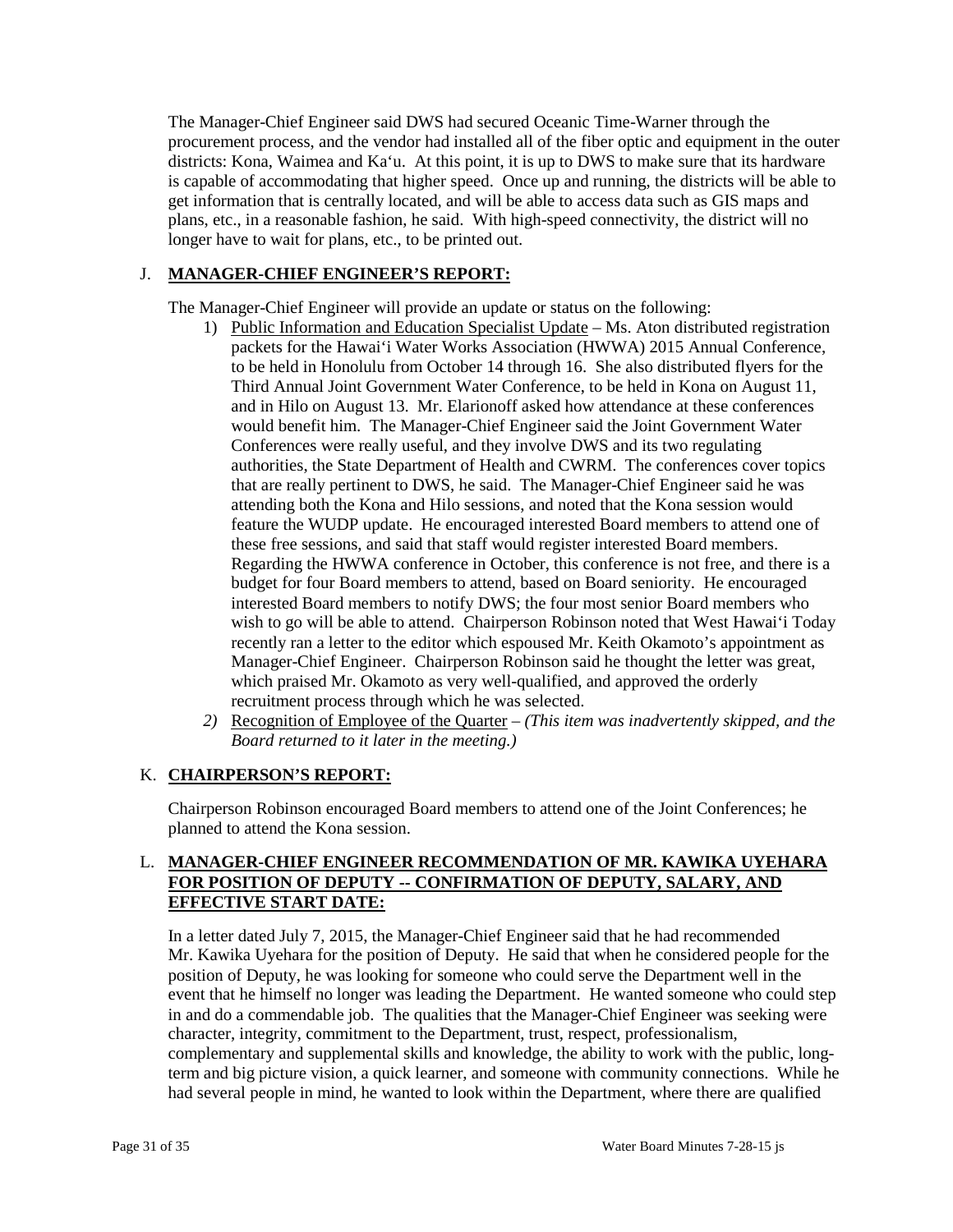individuals. The Manager-Chief Engineer said that going down the list of characteristics that the choice. The Manager-Chief Engineer said he was very grateful that Mr. Uyehara agreed to be the candidate, because he believed that the two of them would make a good team going forward. would be good for the Department, it was pretty much a no-brainer that Mr. Uyehara would be

 as an opportunity to serve the Department, the Water Board, the Manager-Chief Engineer, the Mr. Uyehara said he was very honored and humbled to be offered this opportunity, which he sees employees, the County of Hawai'i, and DWS's customers and the public. He said he is very excited, and if confirmed, he would have a lot to learn, but he is willing to do it, and appreciates it.

 out to a public information meeting in Kapulena. The topic of that meeting was somewhat The Manager-Chief Engineer said that Mr. Uyehara's willingness has always been evident. He recalled when DWS just hired Mr. Uyehara, one of the first things that he was asked to do was go controversial, and Mr. Uyehara was challenged to provide some input. Mr. Uyehara did not shy away, and instead, he stepped up to give it his best shot. The Manager-Chief Engineer said that that has always been Mr. Uyehara's attitude: he has always been willing to give it his best shot for the benefit of the Department, even in difficult or uncomfortable circumstances.

 Mr. Uyehara a friend. Mr. Uyehara is a man of high moral character, and is one of the most honest people that Mr. Takamine knows. Mr. Takamine said that Mr. Uyehara is a very hard- working person, who takes his job seriously. Mr. Uyehara, if confirmed, will be a great Mr. Takamine said that he had known Mr. Uyehara for over 25 years, and he considers complement to the leadership team, Mr. Takamine said.

Mr. Elarionoff asked what community connections Mr. Uyehara has.

 graduating from Waiākea, he went to the University of Washington, where he earned his bachelor's degree in Civil Engineering. Mr. Uyehara said he worked in Seattle for a couple of Mr. Uyehara gave some personal background, saying that he was born and raised on Oahu, but moved to the Big Island in 1989. He graduated from Waiākea High School, where he met Mr. Takamine 25 years ago. He said that he was involved in baseball and Little League, and after years, but decided to come home to Hawai'i. He worked for a private consulting firm on Oahu for about six and a half years, and in 2007 he was hired by DWS. He noted that he had interned at DWS during college. Mr. Uyehara said that he and his family stay active in the community here.

 such as Water for People and Drinking Water Week, visiting schools, etc. and public places like Prince Kuhio Mall to talk to the public about water quality, etc. Mr. Uyehara is too humble to talk about things like that, but that is the kind of thing that the Manager-Chief Engineer was looking for when he chose Mr. Uyehara. The Manager-Chief Engineer said that Mr. Uyehara is being humble about his community connections; he noted that during Hurricane Iselle last year, he and his friends, including Mr. Takamine, distributed food as volunteers. Mr. Uyehara volunteers for outreach activities

Mr. Elarionoff asked what percent of DWS employees would support Mr. Uyehara as Deputy.

 as Deputy for the Department. The Manager-Chief Engineer felt that the vast majority of employees would support Mr. Uyehara, especially employees who have worked with and interacted with him. He said he was confident that employees who have worked with Mr. Uyehara would support his nomination

Mr. Elarionoff asked Mr. Uyehara how he viewed this opportunity.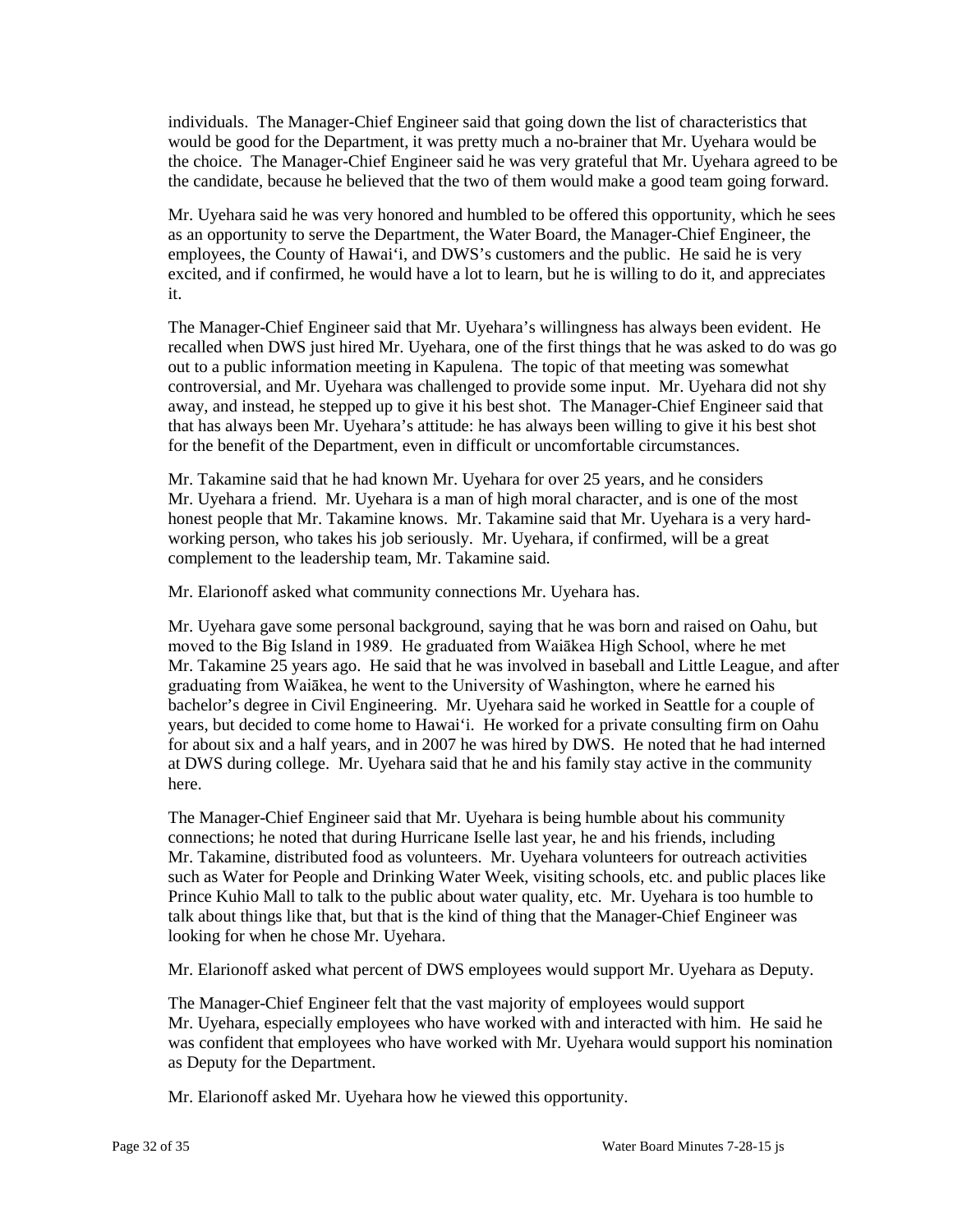and as a DWS employee. This is an awesome opportunity. Mr. Uyehara said he wants to be a listener and a learner, to help make good decisions for the Department in the long run with its vision and mission statements in mind. Mr. Uyehara said he viewed this opportunity as very open; he feels that he is growing as a person

 Mr. Elarionoff asked what Mr. Uyehara thinks of the Board; he said that the answer to this question will determine how Mr. Elarionoff votes.

 meetings, he has seen that the questions that come up are very good ones. He has watched the back-and-forth communication among them has helped make the best decisions for the Mr. Uyehara said that he respects the Board very much. He said that as he attends more Board interactions among the Board, the Manager-Chief Engineer, the Deputy and the staff, and the Department and the community.

 Ms. Lee Loy said that in taking leadership training, one comes to recognize one's strengths and one's challenges. She asked Mr. Uyehara what challenges he expects to face as Deputy. She also asked what would be the most challenging part of the job as Deputy, and asked Mr. Uyehara how he would address it.

 but in the past several years as a supervisor, he has had to learn when, after having heard the Department has around 160 employees; he wants to know everybody face to face. This management needs assistance from another district, it will be easier to get on the phone to explain Mr. Uyehara said that the most challenging part for him was evaluating each situation, and knowing when No means No. He said that he sometimes finds himself a little accommodating, everybody's input, No means No. As for the biggest challenge as Deputy, Mr. Uyehara said that means going out to the districts to meet the staff. When there is an emergency or when the situation and ask for collaboration to solve the problem.

Mr. Arikawa said that his wife knows Mr. Uyehara's family pretty well, having worked with Mr. Uyehara and his parents in managing properties. Mr. Arikawa said that he himself only got to know Mr. Uyehara during the recent trip to the AWWA conference in Anaheim, but Mr. Arikawa said that his wife speaks highly of Mr. Uyehara and his family. Therefore, if his wife says Mr. Uyehara is good, that is good enough for him, Mr. Arikawa said.

 Chairperson Robinson recalled how, just four years ago, Mr. Okamoto was sitting where obviously made the right choice in selecting Mr. Okamoto as Deputy. It is interesting to see how Mr. Uyehara was sitting, when then-Manager-Chief Engineer Quirino Antonio, Jr. recommended Mr. Okamoto as Deputy. Mr. Antonio was a good mentor in getting his staff to grow, and he time progresses, and things move on, Chairperson Robinson said.

ACTION: Ms. Lee Loy moved to accept the nomination of Mr. Kawika Uyehara as Deputy; seconded by Mr. Takamine, and carried unanimously by voice vote.

 Chief Engineer that the Board had skipped over Item 10(J) (2), Recognition of Employee of the Before the discussion of Mr. Uyehara's salary commenced, Mr. Ikeda reminded the Manager-Quarter.

 Mr. Sumada said that the Employee of the Quarter is Ms. Kate Wood, but she was not in attendance today.

Chairperson Robinson, moving back to the salary discussion, said there was no need to have an Executive Session. He asked the Manager-Chief Engineer to just give the Board his recommendation on the salary.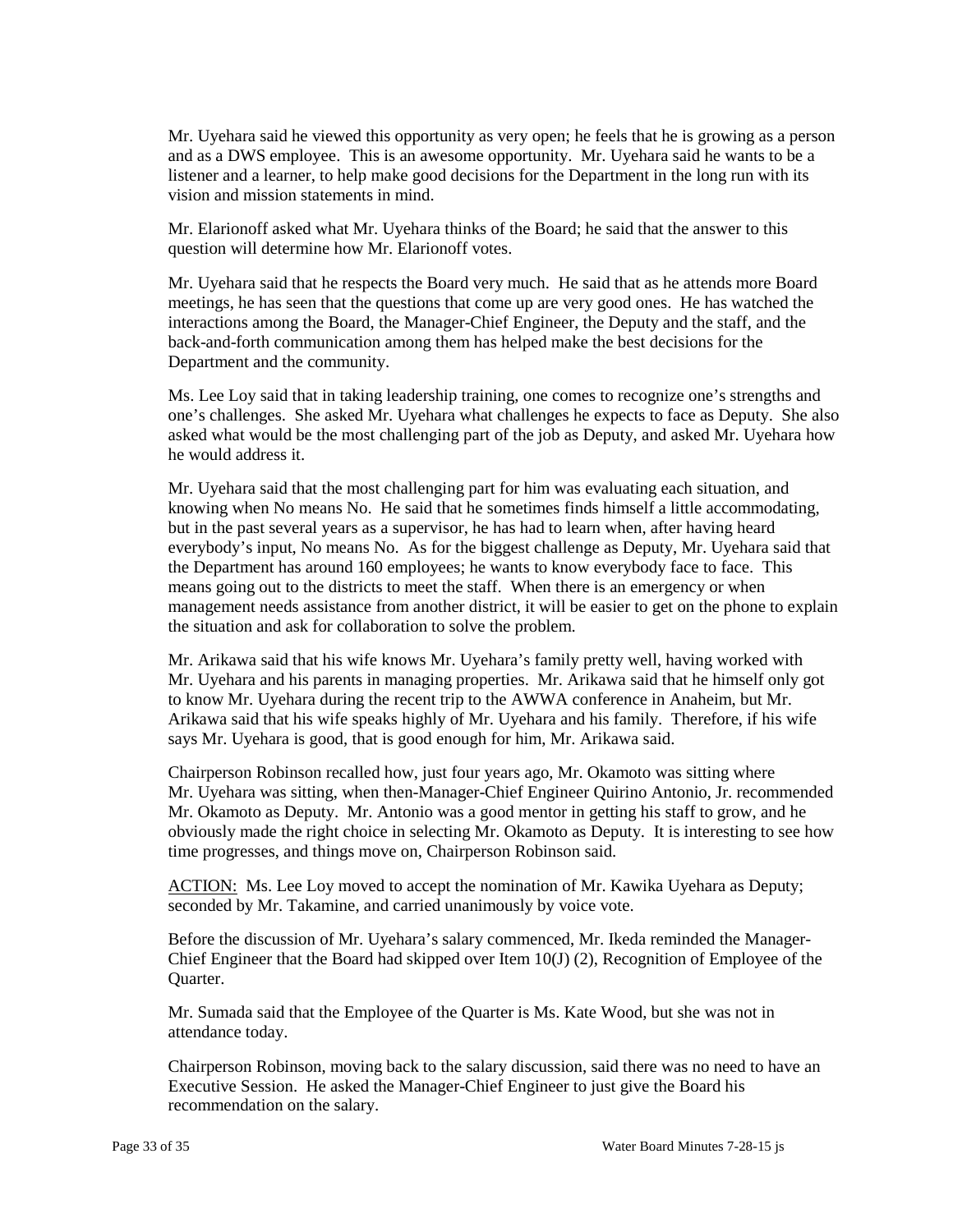The Manager-Chief Engineer recommended that the salary be set at \$100,000.00, and that the starting date for the Deputy be August 3. The salary recommendation was based on what the also based it on a review of salaries for the deputies at the other Departments of Water Supply in the State. The Manager-Chief Engineer said he thought that \$100,000.00 is a fair salary for that position, and that Mr. Uyehara will be a bargain at that. He said that Mr. Uyehara will be doing about three or four jobs. The Manager-Chief Engineer offered background on the other deputies' Commission came up with that, but in light of that, the Manager-Chief Engineer thought that \$100,000.00 was fair. As for other Water Departments, the Deputy Manager in Honolulu makes \$150,897.00; the Deputy Manager on Maui makes \$108,293.00; and the Deputy Manager on Salary Commission had established with other deputies within the County of Hawai'i system; he salaries, noting that the Deputy Director of Human Resources makes \$94,284.00, while the Deputy Director of Environmental Management makes \$104,502.00. Those salaries seem to be the two salaries for deputies in the various departments; it was not clear how the Salary Kaua'i makes \$98,748.00. Summing up, the Manager-Chief Engineer said he thinks his recommendation is an appropriate amount.

MOTION: Mr. Balog moved to approve the salary at \$100,000.00; seconded by Mr. Arikawa.

Chairperson Robinson said that the Motion is to approve the salary of the Deputy at \$100,000.00.

The Secretary asked whether the Motion included a starting date as well.

Chairperson Robinson said yes, the starting date would be August 3.

ACTION: Motion carried unanimously by voice vote.

Mr. Uyehara thanked the Board for this opportunity.

 The Manager-Chief Engineer thanked the Board for the trust they had in his selection of Mr. Uyehara.

### M. **EXECUTIVE SESSION RE: CONFIRMATION OF DEPUTY, SALARY, AND EFFECTIVE START DATE:**

No Executive Session was held.

#### 11) ANNOUNCEMENTS:

#### 1. **Next Regular Meeting:**

 The next meeting of the Water Board is scheduled for 10:00 a.m. on August 25, 2015, at the West Hawai'i Civic Center, Community Center, Bldg. G, 74-5044 Ane Keohokalole Hwy, Kailua-Kona, HI.

Mr. Arikawa reminded the Board that there will be a Public Hearing on the Power Cost Charge, to precede the regular meeting, at **9:45 a.m.** 

#### 2. **Following Meeting:**

The following meeting of the Water Board will be held at 10:00 a.m. on September 22, 2015, at the Department of Water Supply, Operations Center Conference Room, 889 Leilani Street, Hilo, HI.

Chairperson Robinson said that he would be away for the September 22, Board meeting, so Vice-Chairperson Takamine will preside.